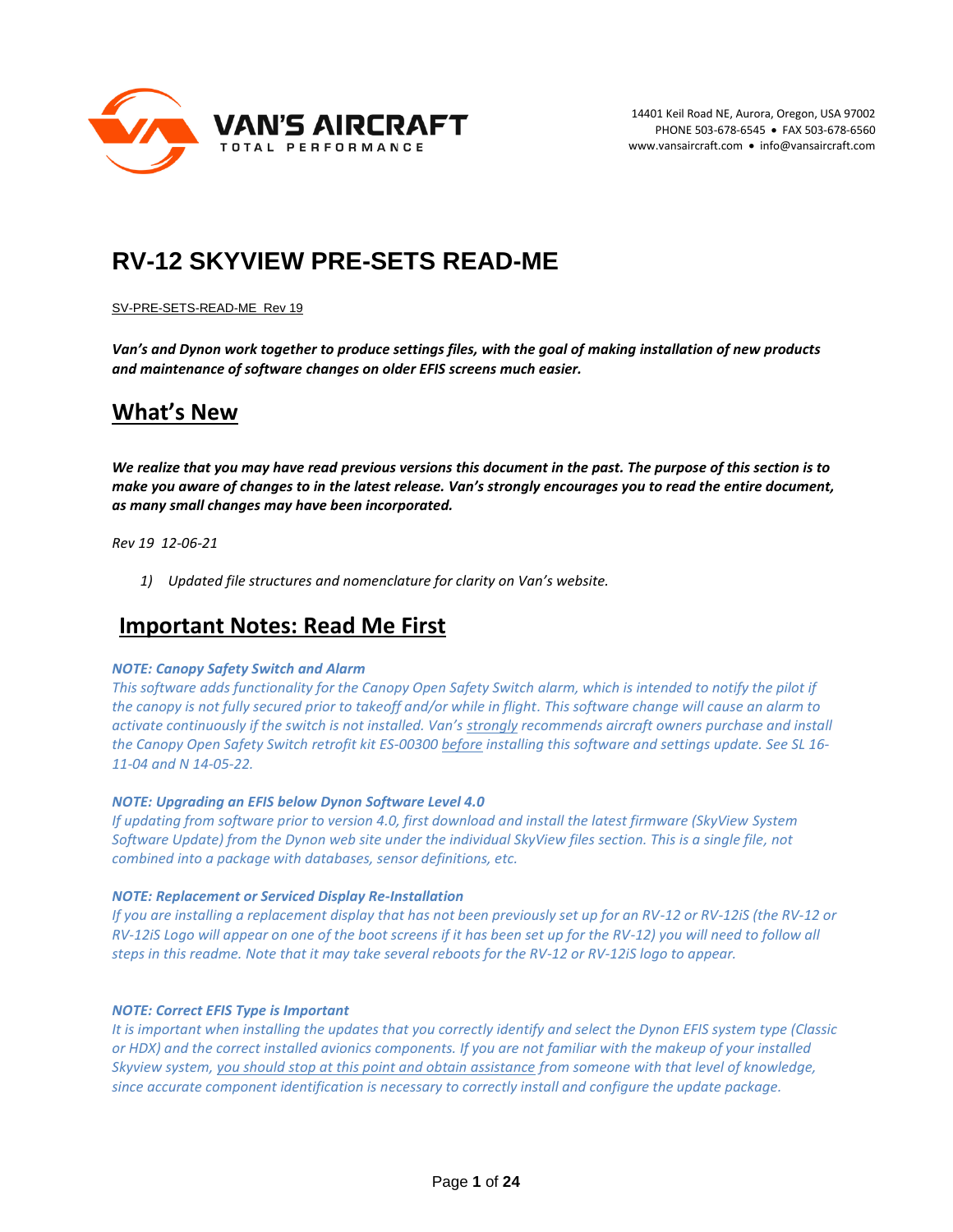#### *NOTE: How to Enter the Setup Menus*

*There are two menus involved in updating and configuring your system: the Setup Menu and the In Flight Setup Menu. Simultaneously pressing and holding buttons 7 and 8 will open one of these menus. If airspeed is zero, the Setup Menu opens. If airspeed is greater than zero, the In-Flight Setup Menu opens. You may also access the Setup Menu from the In-Flight Setup Menu by using the ENTER FULL SCREEN SETUP MENU… option.*

#### **WARNING! When installing Skyview software and settings, it is important to ensure the settings file and Skyview software version you are using are compatible.**

**WARNING! Van's supplies the Dynon software in the same package with the settings to ensure that the two are compatible. If a different version of the Dynon software is installed, problems may occur which could impact flight reliability and safety. In addition, Van's will be unable to assist in troubleshooting issues. If you have installed a non-approved version of the Skyview software and have problems, please direct all support questions to Dynon. Any issues you have with the settings file used in combination with the approved software version should be directed to the Van's support team.**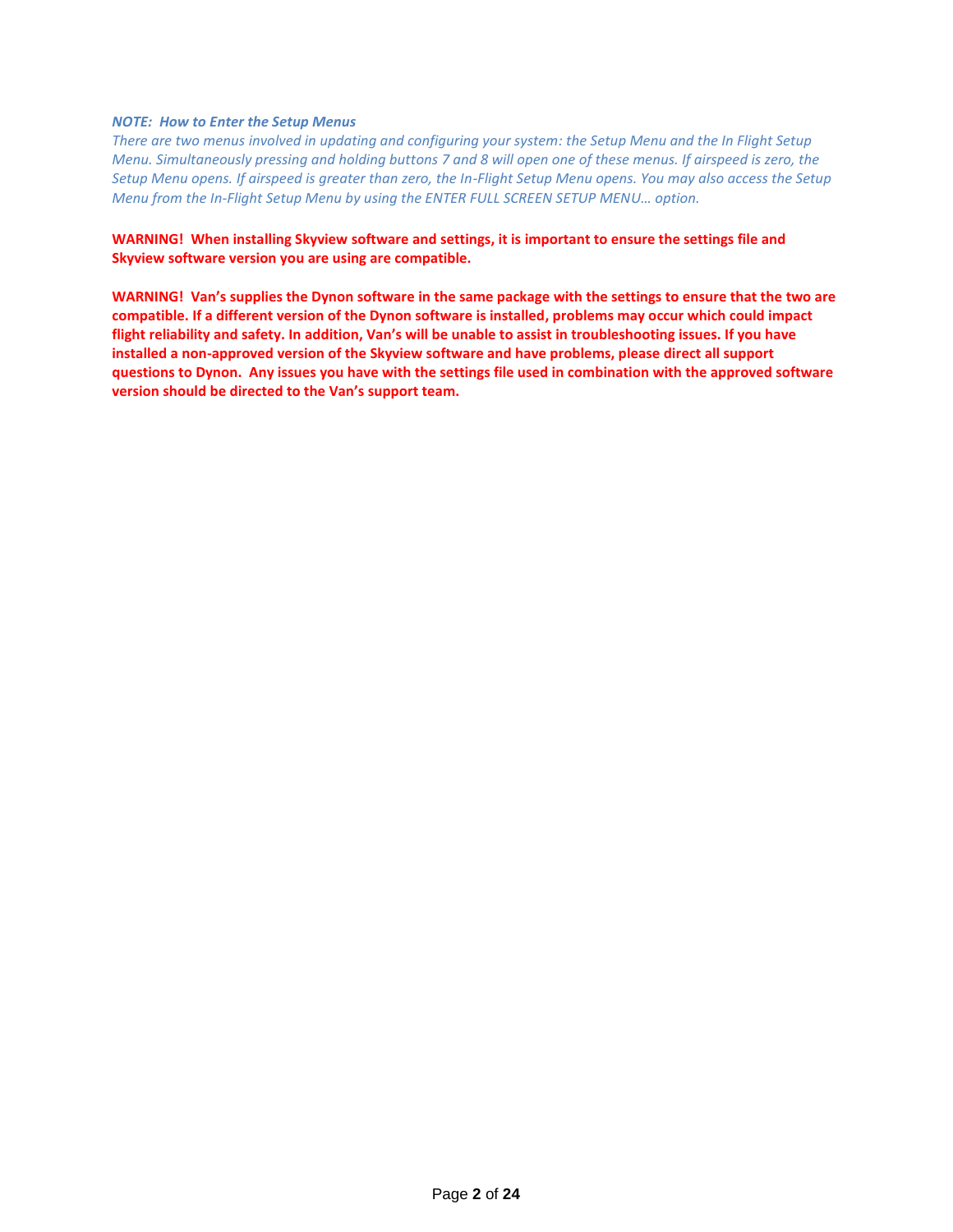# **Read-Me Flowchart**

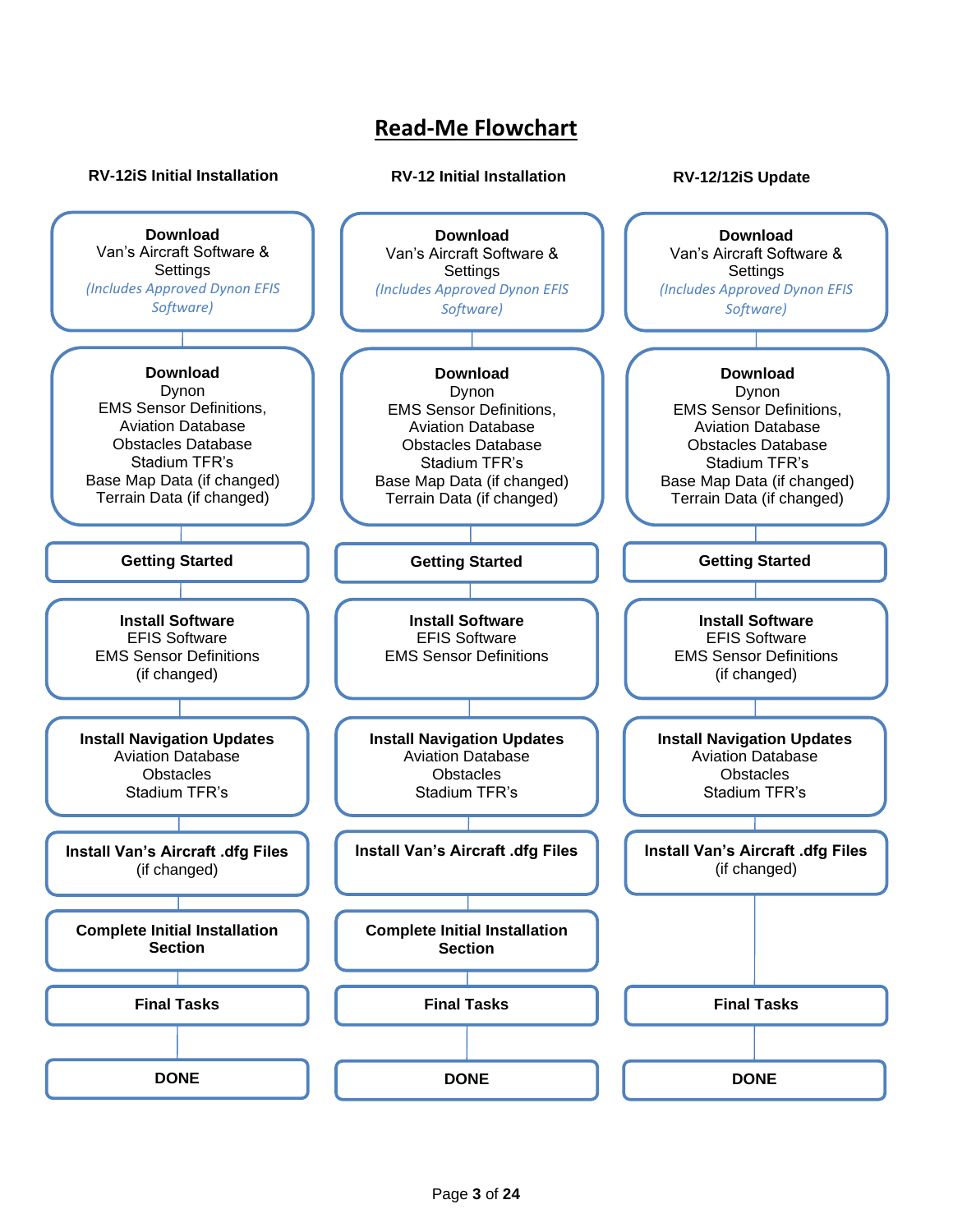## **Download:**

Step 1: Download the software and settings file from the [downloads](https://www.vansaircraft.com/downloads/) page of the Van's Aircraft web site.

Place all the files on a USB memory stick in the root/base folder of the USB drive.

*This file will be in the format: 12X\_Rotax\_912XX\_SkyView\_Settings\_ vXX.X.X \_MM-DD-YY.zip*

*This file includes:*

- *Latest compatible Skyview software from Dynon*
- *Latest compatible sensor configuration file from Dynon*
- *Settings files required from Van's Aircraft*

*vXX.XX.XX indicates the version of software package from Dynon which has been tested with the provided settings. It's important that you not install a newer version of the software than is indicated here. The settings have been tested to the best of our ability. If you find issues please report them to Van's Aircraft, and we will work with Dynon to resolve them.* 

*MM-DD-YY indicates the date on which these settings were generated at Van's. If a second update is required for a particular Dynon software version or EMS Sensor Definitions file, this date may change even though the software version does not. Please read the entire file name to determine if you have the latest settings file installed.* 

*Extract all the files from the zip file. Place all the files on a USB memory stick in the root/base folder of the USB drive. Do not place the files in a subfolder/subdirectory.*

**Step 2:** Download the latest aviation database, obstacles database, sensor definitions, stadium TFR's from the Dynon website.

Check the dates then download the base map database and terrain databases from the Dynon website and place them on the USB stick. Note these do not change often. These files are already loaded into an EFIS before delivery. For initial installations if the file dates are a significant amount of time before delivery of your avionics kit these do not need to be updated.

#### *NOTE: Using Dynon Software Packages*

*Dynon supplies a combination software package that bundles the latest EFIS software, EMS sensor definitions, aviation databases, obstacles database and stadium TFRs. This may be used to complete the "Install Software" and*  "Install Navigation Updates" sections at the same time *IF* the EFIS software version is the same as the EFIS software *version supplied inside the Van's Aircraft Software & Settings file.* 

## **Getting Started:**

**Step 3:** Connect a battery charger compatible with the battery to the aircraft capable of supplying at least 13V.

**Step 4:** Remove all memory sticks and devices from the EFIS USB ports (Chart files, WiFi adapters, etc.)

*This includes the remote port on the bottom of the panel and the USB ports on the back of the EFIS screen(s).*

Turn ON the following: **1.** Master. **2**. Avionics, **3**. Autopilot (RV-12 Only), **4**. Com radio.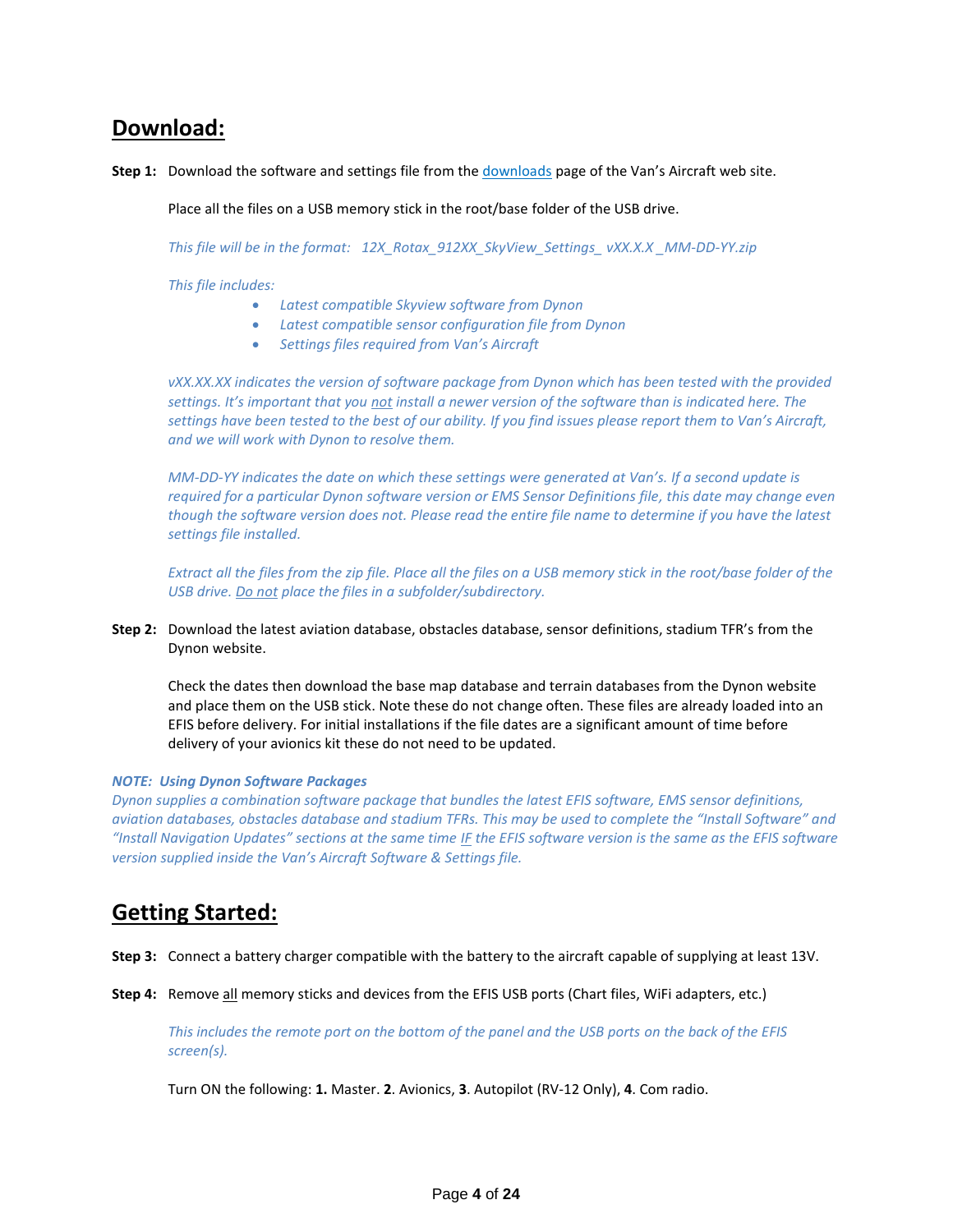# **Install Software Dynon .dup and Sensor .sfg:**

*NOTE: For an initial installation, RV-12iS customers may skip this section. The steps in this section have already been completed before delivery.*

#### **Step 5:** Load the Dynon EFIS software "SkyView… .dup" file.

*Insert the USB stick containing the Dynon software and Van's settings files into the USB port of the main EFIS display.* 

*Enter the setup menu then select "SYSTEM SOFTWARE" and then load the software .dup file. Double check that you have selected the correct EFIS software before loading the software!*

*This file will be in one of the following formats depending on your EFIS type: SkyView-XX.X.X.XXXX-dynon\_update\_Classic.dup SkyView-XX.X.X.XXXX-dynon\_update\_HDX1100.dup*

*XX.X.X.XXXX is the Dynon software version level Classic or HDX1100 is the EFIS type*

*Wait for the unit to load the file and reboot. Depending on the update, after the initial boot the system may continue loading and reboot again multiple times. Wait and make sure that the loading process has completely finished.*

*NOTE: Beginning with Dynon software v15.4X, the .dfg files for the Rotax 912 ULS and RV-12iS will configure the EFIS to display different RV-12 logos on the boot screen. While the EFIS is booting check that the logo associated with your installed engine is displayed.* 



RV-12 with Rotax 912ULS Logo RV-12iS with Rotax 912iS Logo



**Step 6:** Load the Dynon sensor .sfg file.

*This file will be in the format: sensor\_MM\_DD\_YYYY.sfg or sensor\_#####.sfg*

*MM\_DD\_YYYY is the date of the file ##### is a number generated by dynon.*

**CAUTION: In dual-screen installations,** Step 7 *must* be completed on the second screen before proceeding further!

**Step 7** (**Dual Screen systems only**): Load the .dup and .sfg files onto the second screen.

*Insert the USB stick into the USB port for the second display. Enter the setup menu, and then under "SYSTEM SOFTWARE" repeat the steps in this section to load the .dup and .sfg files on the second display. Wait for the unit to load the file and reboot. Depending on the update, after the initial boot the system may continue loading and reboot again. Wait and make sure that the loading process has completely finished.*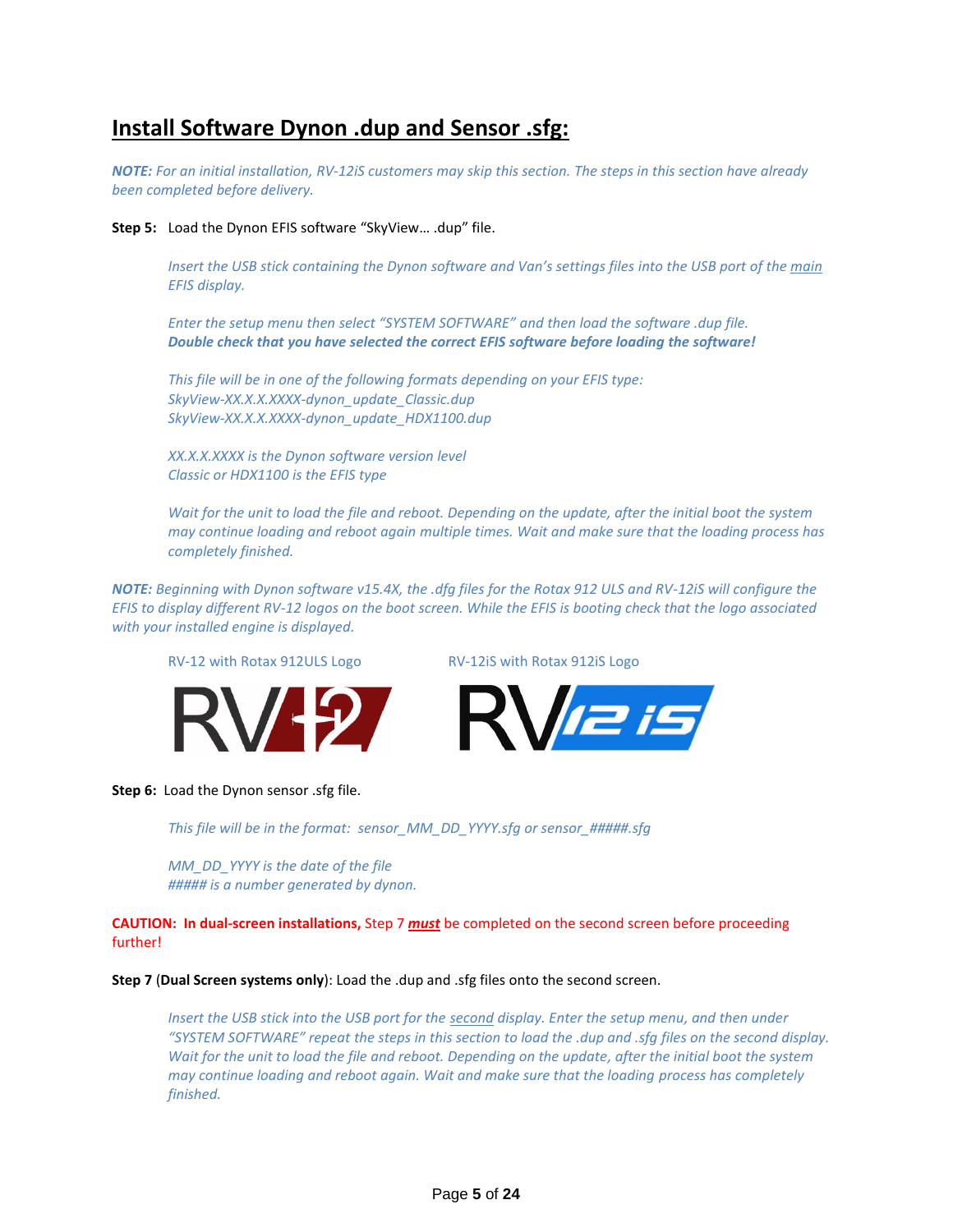# **Install Navigation Updates:**

**Step 8:** Load the aviation databases, obstacles database and stadium TFRs on the primary EFIS screen.

Load if applicable the base map data.

Load if applicable the terrain data.

**Step 9** (**Dual Screen systems only**): Load all files loaded in the previous step onto the second screen.

# **Install Van's Aircraft Configuration .dfg and .txt Files:**

*NOTE: Enter into the aircraft logbook the filenames (which include dates) of the .dfg files loaded. In the future this may be used to determine if any .dfg files need to be updated by comparing the version of the files listed in the logbook to the file versions available on the Van's Aircraft Web Site. For RV-12iS customers who have not completed an update in the past and are performing their first Dynon software update, refer to the harness test report supplied in your avionics kit for a listing of the files that were pre-installed into your system. If no files need to be updated you may skip this section.*

*NOTE: For an initial installation, RV-12iS customers may skip this section. The steps in this section have already been completed.*

*NOTE: A .dfg is a configuration settings file that establishes configuration settings for your aircraft. It does not include the Dynon Skyview software. The file automatically configures system settings in the Skyview setup menu that would otherwise need to be setup manually.*

*NOTE: If a second screen is installed, you should perform the .dfg installation steps below from the primary screen only.* 

## **Engine Settings:**

#### **Step 10:**

For RV-12 912ULS, load the "12\_Rotax\_912ULS-SkyView\_Settings\_ vXX.X.X \_MM-DD-YY.dfg" settings file for your engine.

For RV-12iS 912ULS, load the "12iS\_Rotax\_912ULS-SkyView\_Settings\_ vXX.X.X \_MM-DD-YY.dfg" settings file for your engine.

For RV-12iS 912iS, load the"12iS\_Rotax\_912iS-SkyView\_Settings\_ vXX.X.X \_MM-DD-YY.dfg" settings file for your engine.

*Enter the setup menu, then select "SYSTEM SOFTWARE," and then load the settings file.* 

*This file will be in the format shown above:*

*vXX.XX.XX indicates the version of software package from Dynon which has been tested with the provided settings. It's important that you not install a newer version of the software than is indicated here. The settings in this file have been tested with the specified software version for compatibility. If you find issues please report them to Van's Aircraft, and we will work with Dynon to resolve them.*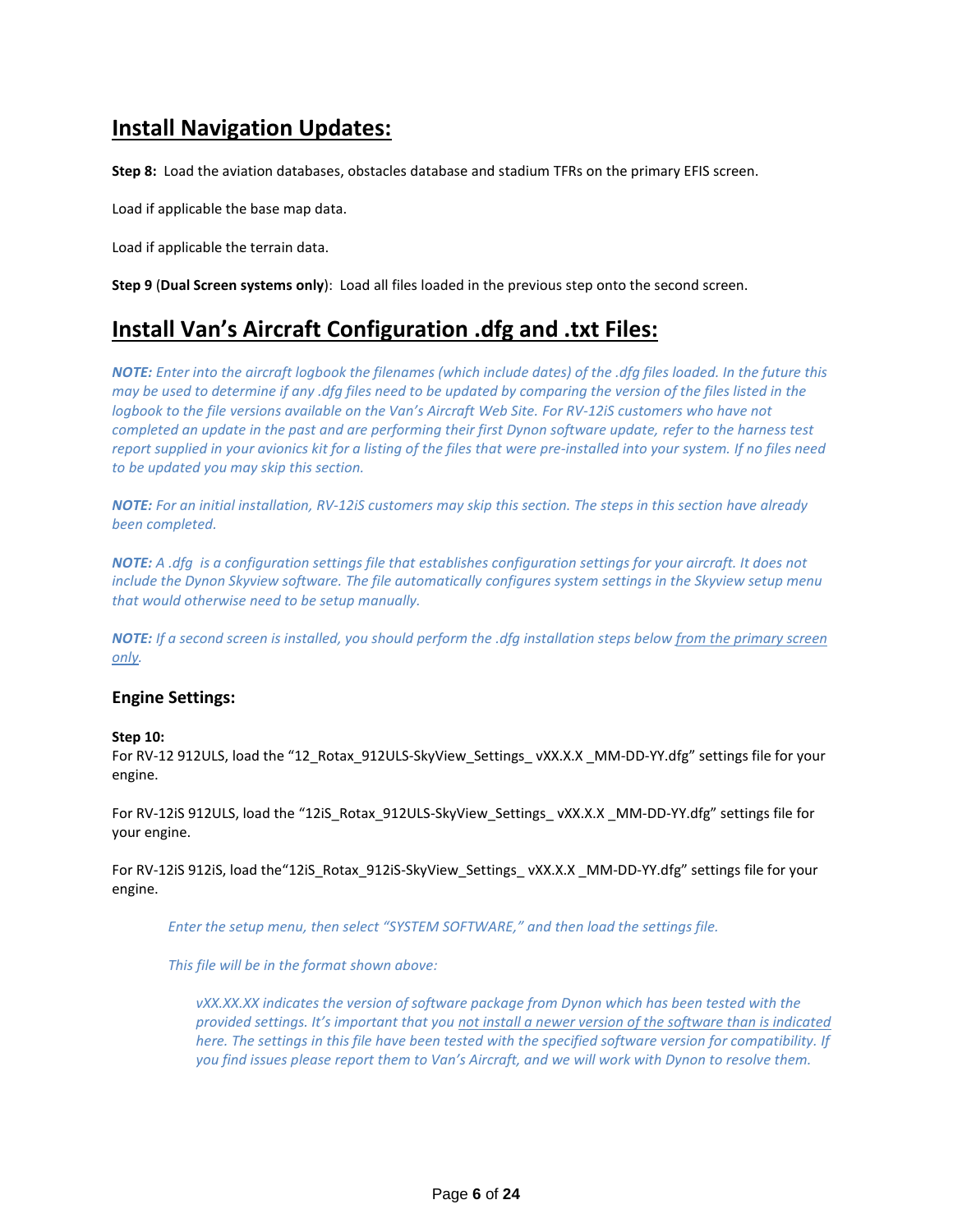*MM-DD-YY indicates the date on which these settings were generated at Van's. If a second update is required for a particular Dynon software version or EMS Sensor Definitions file this date may change even though the software version does not. Please read the entire file name to determine if you have the latest settings file installed.*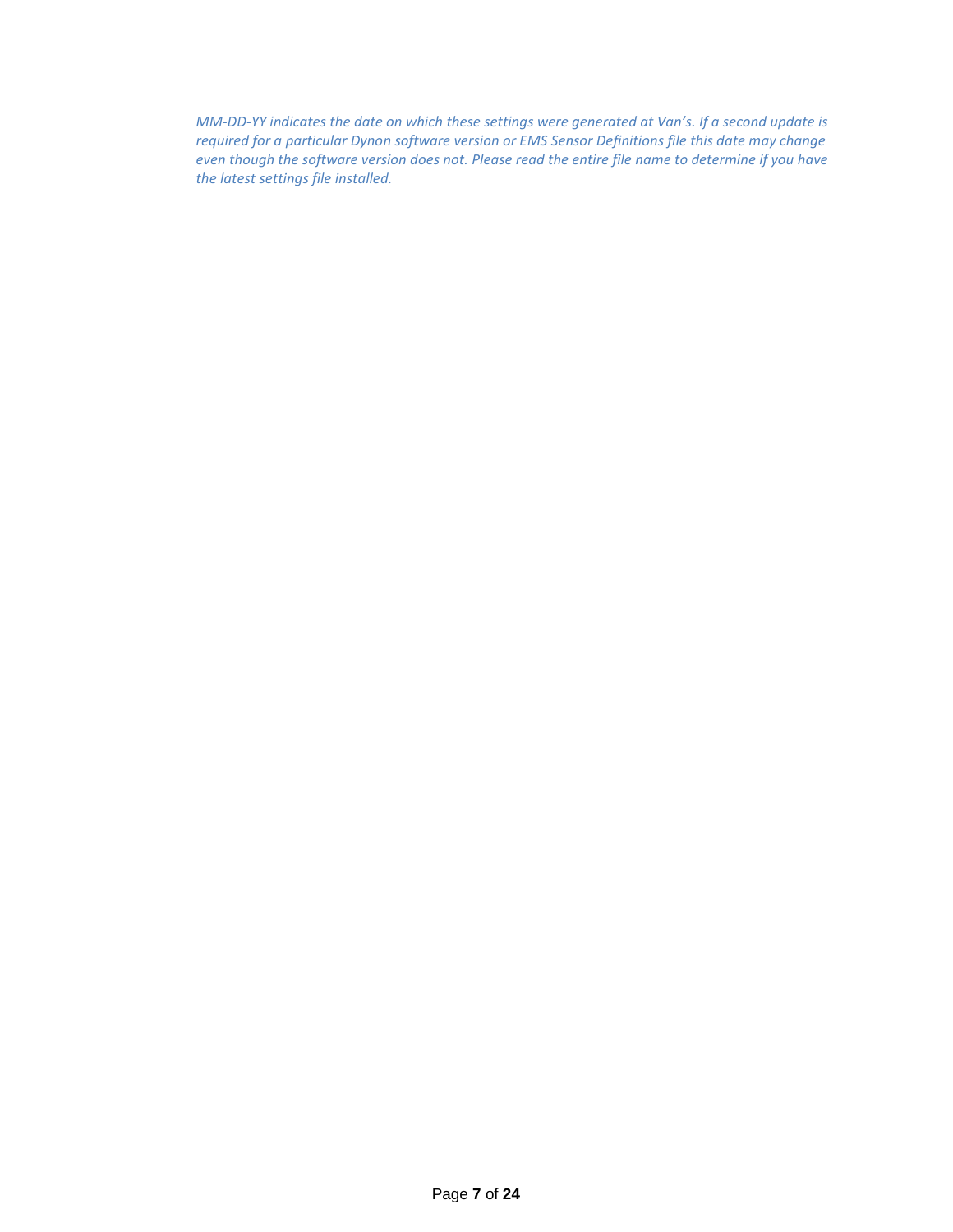## **Autopilot:**

*NOTE: The autopilot settings reflect the settings that have been tested and used successfully at Van's Aircraft. Some aircraft may vary slightly. If there is a need to fine tune the autopilot settings it is our recommendation to place the aircraft near the aft CG limit, then follow the instructions provided by the EFIS manufacture. Double check to ensure that the CG will stay within limits for the entire flight accounting for consumed fuel.*

*NOTE: Two separate autopilot setup files are provided; one for simplified mode and the other for expert mode.* 

*NOTE: If the optional SV-AP-PANEL and SV-KNOB-PANEL modules are installed, you must install the expert mode settings and operate the autopilot using expert mode. If they are not installed, you have the choice to install and operate either mode.*

**CAUTION:** Both autopilot files will overwrite autopilot settings (sensitivity, rates, gain values etc.) and set them back to the factory default. If you have customized these settings, you must manually record them from the setup before proceeding.

*NOTE: If you do not have the SV-AP-PANEL and SV-KNOB-PANEL installed and wish to operate in simplified mode complete Step 11. If you have the SV-AP-PANEL and SV-KNOB-PANEL installed or wish to operate an installation without those modules in expert mode complete Step 12.* 

#### **Step 11 (Simplified mode only):** Load 12-APSIMP-PRE-SETS-MM-DD-YY.dfg

*This will set the display up for operation in simplified mode. You have now completed the autopilot setup for simplified mode. Continue to the ADS-B section of this read-me (if installed). If ADS-B is not installed skip ahead to the Dimming section.*

#### **Step 12 (Expert):** Load 12-APEXPERT-PRE-SETS-MM-DD-YY.dfg.

*This will set the display up for operation in expert mode. If you do not have the SV-AP-PANEL and SV-KNOB-PANEL you have completed the autopilot setup. Continue to the ADS-B section (if installed). If ADS-B is not installed skip ahead to the Dimming section.* 

#### **ADS-B In (SV-ADSB-472 or SV-ADSB-470):**

*NOTE: Load the appropriate ADS-B presets file if initially setting up ADS-B.*

*NOTE: ADS-B Out requires installation of a new SV-GPS-2020 antenna if not already installed. Please see notification N 16-01-15 available on the RV-12 service information page of the Van's Aircraft web site.* 

**Step 13 (No ADS-B installed):** Load 12-ADS-B-NONE-PRE-SETS\_MM-DD-YY.dfg.

**Step 14 (If ADS-B 470 installed):** Load 12-ADS-B-470-PRE-SETS\_MM-DD-YY.dfg.

**Step 15 (If ADS-B 472 installed):** Load 12-ADS-B-472-PRE-SETS\_MM-DD-YY.dfg.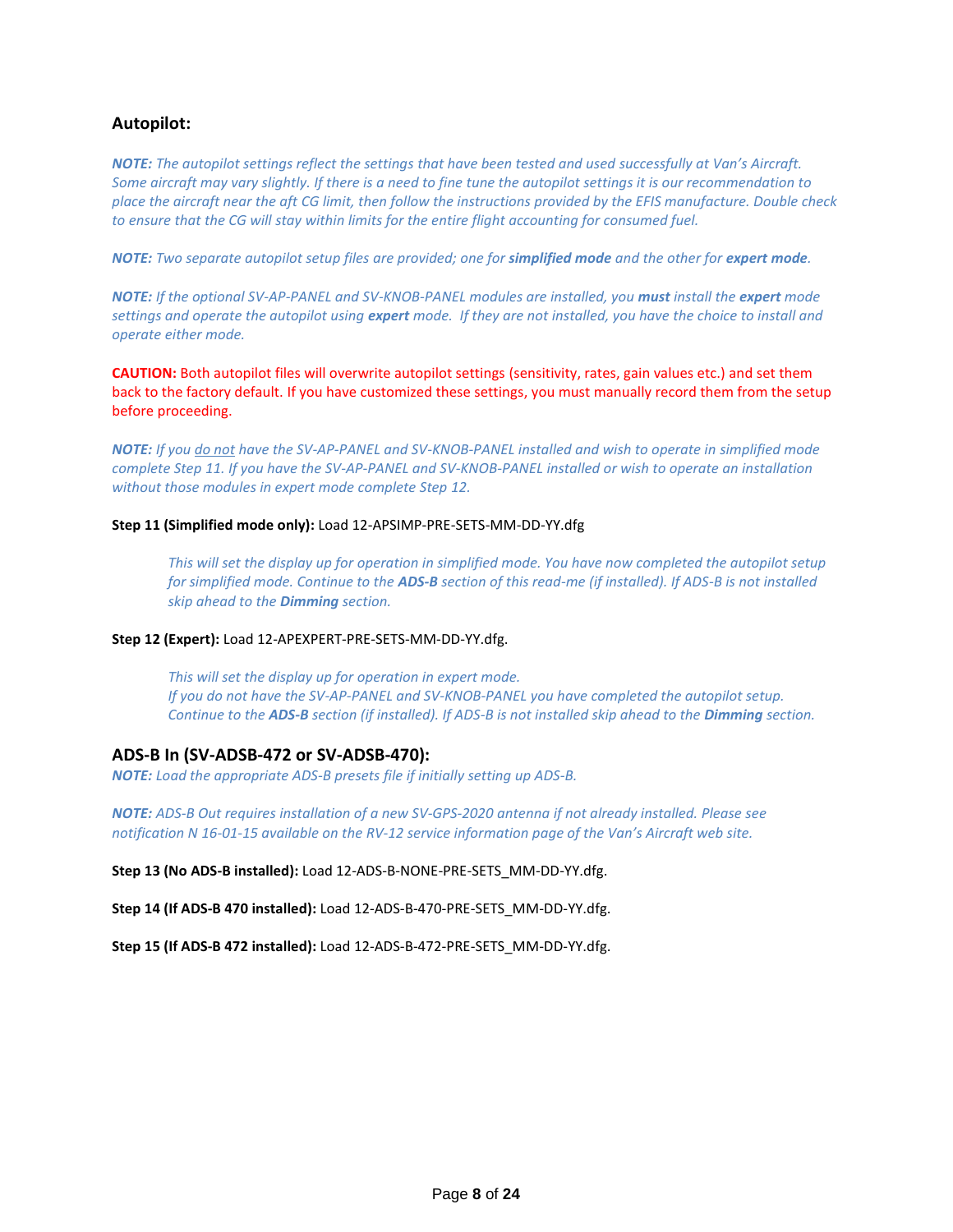### **GPS/ADS-B Out:**

*NOTE: There are two GPS antennas used with the RV-12. SV-GPS-250 is the stock antenna sold with the RV-12. An optional SV-GPS-2020 GPS antenna became available in January 2016 for aircraft to enable 2020-compliant ADS-B Out.* 

*NOTE: All 5 serial ports (ELT, ADS-B, XPNDR, COM, GPS) are in use. Therefore, there is no room for a second GPS (if upgrading there is no room to keep the old SV-GPS-250 installed). Some older aircraft not using an ELT may consider using that port for a second GPS, but you are on your own if you go down this path! Van's considers the positional accuracy provided by GPS data to the ELT during an emergency situation to be of greater safety benefit than a second GPS. Remember, this is a VFR aircraft.* 

#### **Step 16 (if SV-GPS-250 installed):** Load 12-GPS-250-PRE-SETS\_MM-DD-YY.dfg.

**Step 17 (if SV-GPS-2020 installed):** Load 12-GPS-2020-PRE-SETS\_MM-DD-YY.dfg.

#### **COM Radio:**

*NOTE: Prior to the release of SkyView software v12.0 the GTR200 used the SL-40 settings. Software release v12.0 added individual settings for each COM radio model. The main .duc file no longer contains COM setup information. Choose and load the .dfg file specific to your installed COM radio.*

*NOTE: Both of the COM config files only setup the connection between the COM and the EFIS Display (enabling features such as pushing frequencies). These files do not update or change the settings internal to the COM radio itself.*

*If you are having problems with your COM radio's performance, the COM radio's internal settings themselves may need to be changed. Read the help information in Section 5 of the kit assembly instructions and your COM radio's installation manual. For RV-12 aircraft a PDF document of the internal settings for your COM radio is available from Van's Aircraft upon request. For RV-12iS aircraft the COM settings are noted on the electrical schematic for your aircraft, which may be downloaded from the Van's Aircraft downloads page.*

#### **Step 18 (If GTR200 COM is installed):** Load 12-GTR200-PRE-SETS\_MM-DD-YY.dfg.

**Step 19 (If SL-40 COM) is installed:** If the settings have been altered and you would like to return to the original settings for a Garmin SL-40 load 12-SL40-PRE-SETS\_MM-DD-YY.dfg.

**Step 20**: Visit the Garmin web site and confirm that you have the latest software installed on your COM radio. Follow the install instructions located on the software download page of the Garmin website. The procedure necessary to update COM radio software is outside the scope of this document.

## **Angle of Attack (AOA):**

**Step 21:** If setting up AOA for the first time, load 12-AOA-PRE-SETS\_MM-DD-YY.dfg.

## **Flaps (for aircraft with Electric Flaps Only):**

**Step 22**: Load 12iS-FLAPS-PRE-SETS\_MM-DD-YY.dfg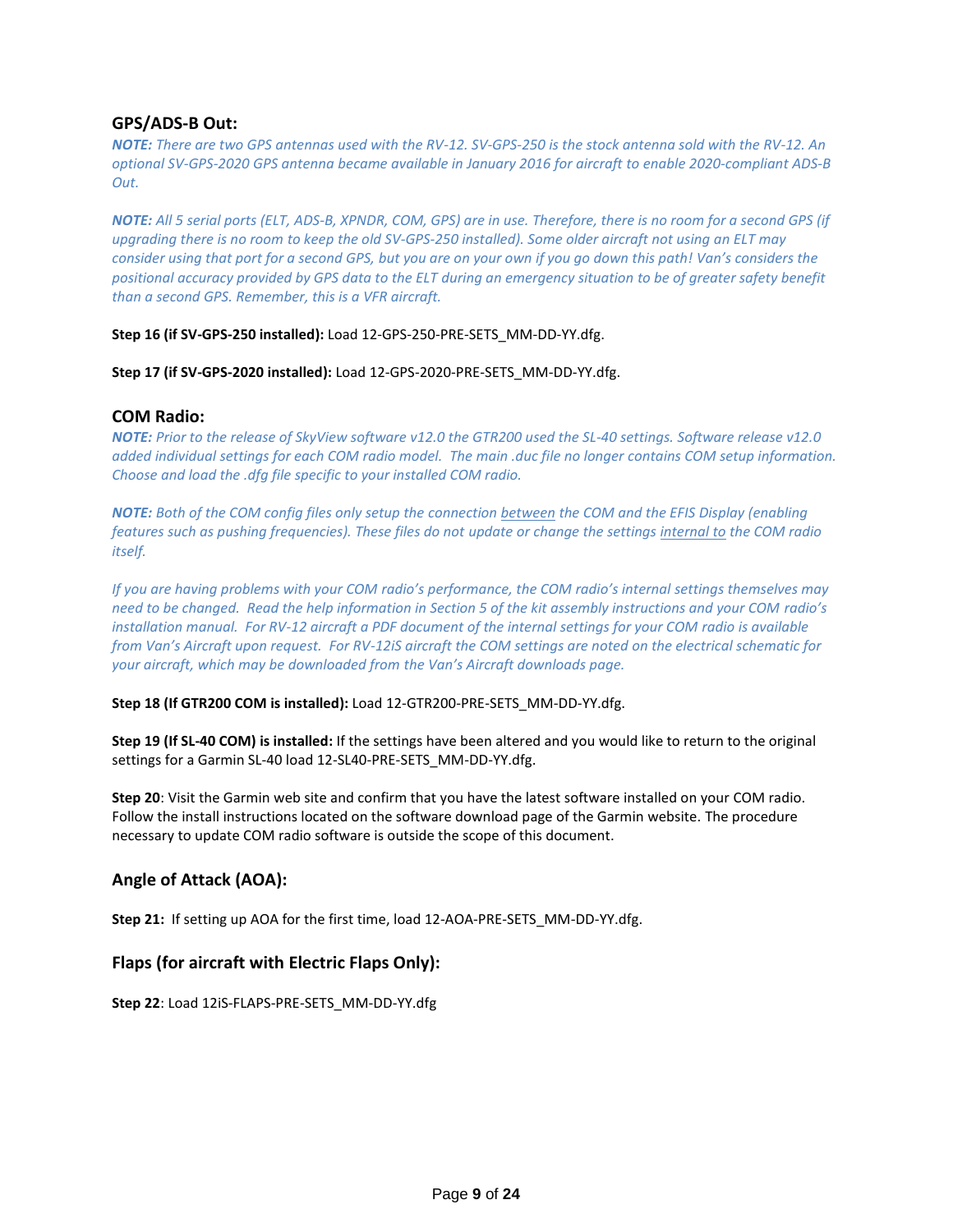## **Dimming:**

*NOTE: Two generations of control modules have been supplied by Van's Aircraft for the RV-12. Control modules have a Rev level label on the bottom side. Control modules Rev 2 (shipped since November 2014) or later use a dimmer knob. Earlier Rev control modules enable dimmer control through the SkyView EFIS screen. There are no dimming presets in the main settings .duc file. If the correct dimmer file has been loaded in the past, there is no need to reload the dimmer file (as it is not overwritten by the main settings file) although there is also no harm in loading it twice.* 

**Step 23 (If EFIS Controlled Dimming):** If the dimmer is controlled through the EFIS Display, load 12-SV-EFIS-DIM\_MM-DD-YY.dfg (for RV-12 using a Rev 0 or Rev 1 control module).

**Step 24 (If Panel Knob Controlled Dimming):** If the dimmer is controlled through a knob on the panel, load 12- PANEL-KNOB-DIM\_MM-DD-YY.dfg (for RV-12iS or RV-12 using Rev 2 or later control module).

Fine tune the panel knob dimming by:

Enter the dimming setup menu through LOCAL DISPLAY SETUP>BRIGHTNESS SETUP

*The line "EXTERNAL BRIGHTNESS VOLTAGE" will change as you turn the dimmer knob.* 

With the aircraft connected to a battery charger turn on "LANE A", "LANE B", "NAV/STROBE", "LAND LIGHT STEADY", "AVIONCS", "FUEL PUMP 1", and "FUEL PUMP 2".

Turn the dimmer knob clockwise to the full bright position.

Set the "100% BRIGHTNESS VOLTAGE" to the value shown for "EXTERNAL BRIGHTNESS VOLTAGE".

Turn the dimmer knob counter-clockwise to the full dim position.

Set the "MINIMUM BRIGHTNESS VOLTAGE" to the value shown for "EXTERNAL BRIGHTNESS VOLTAGE".

On the GTR 200 (if installed), enter the internal configuration menu by cycling the power to the unit while pressing and holding the right hand knob, then select "LIGHTING SETUP."

Set the following parameters:

| <b>LIGHTING SOURCE</b> | 14V  |
|------------------------|------|
| <b>TIME CONSTANT</b>   | 0.2  |
| MIN INPUT LEVEL        | 20%  |
| <b>MIN BRIGHTNESS</b>  | 10%  |
| <b>MAX INPUT LEVEL</b> | 85%  |
| <b>MAX BRIGHTNESS</b>  | 100% |
| <b>OFF THRESHOLD</b>   | 21%  |
| <b>OFF HYSTERESIS</b>  | 0.1% |
| <b>BUTTON OFFSET</b>   | 10%  |

Go to the "LIGHTING GRAPH" then turn the dimmer knob to full bright and full dim.

Adjust "MIN INPUT LEVEL" and "MAX INPUT LEVEL" as required to match the GTR 200 screen to the EFIS screen.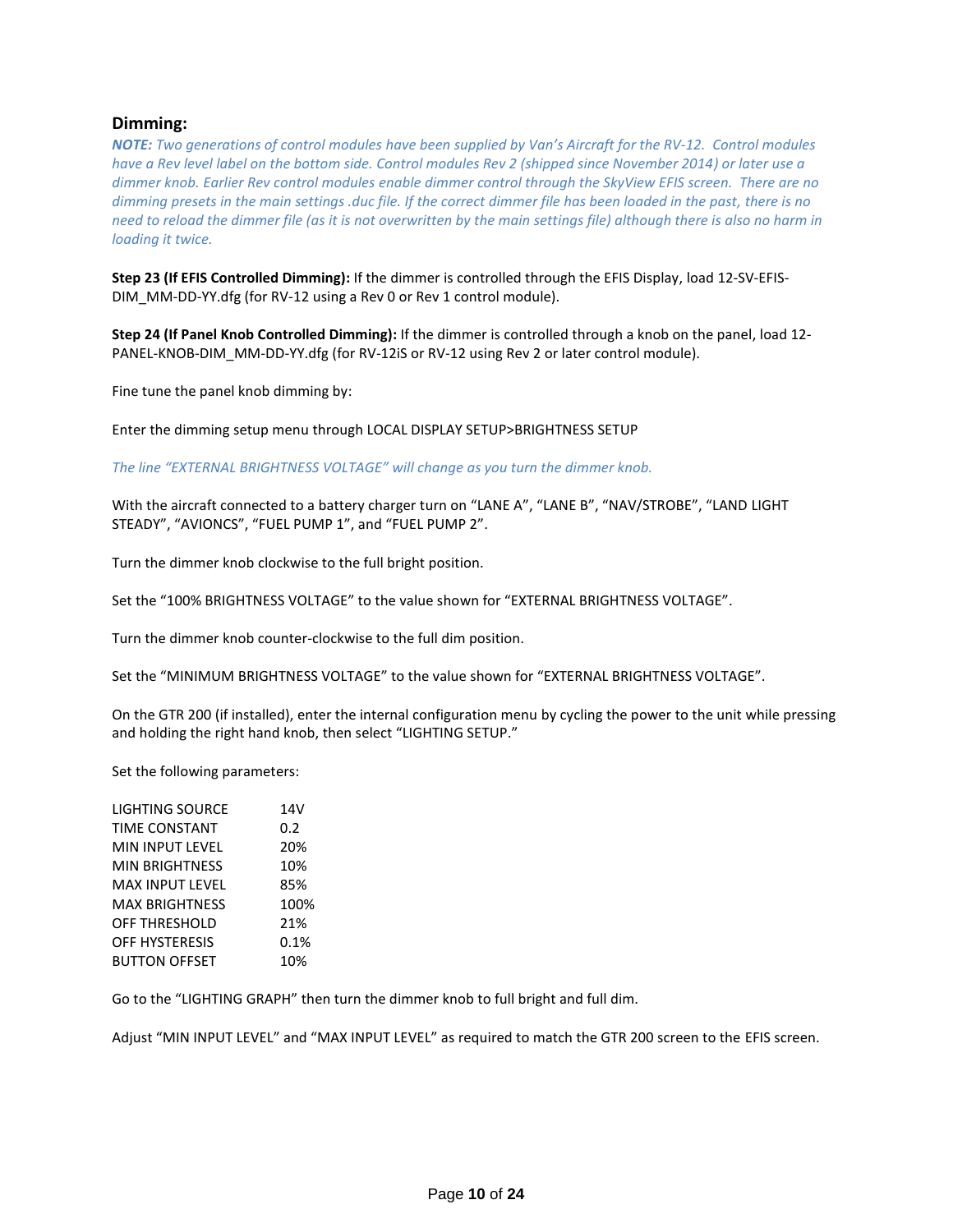## **Voltage Regulator (Rotax 912ULS Only):**

**Step 25 (If Ducati Regulator is installed):** If the aircraft is equipped with a Ducati Style regulator load 12- REGULATOR-DUCATI-PRE-SETS\_MM-DD-YY.dfg.

**Step 26 (If Silent Hektik or B&C XB100-1 Regulator is installed):** If the aircraft is equipped with a Silent Hektik or B&C regulator load 12-REGULATOR-HEKTIK-PRE-SETS\_MM-DD-YY.dfg.

## **Checklist (RV-12iS Only):**

*NOTE: This file has been generated to match the POH checklist for a RV-12iS Aircraft using a Rotax 912iS engine. Do not use this file for RV-12 or RV-12iS aircraft using a Rotax 912 ULS engine.*

**Step 27:** Load 12iS\_SkyView\_Checklist\_RX.txt.

### **Weight and Balance Setup:**

**Step 28:** Load the weight and balance file for your model aircraft.

The files are in the format 12iS-W&B\_MM\_DD\_YY.dfg or 12-W&B\_MM\_DD\_YY.dfg

Exit setup mode. In the EFIS screen press the MENU button then press the Weight & Balance icon on the main screen. Check all the weight and balance numbers against the values in your POH.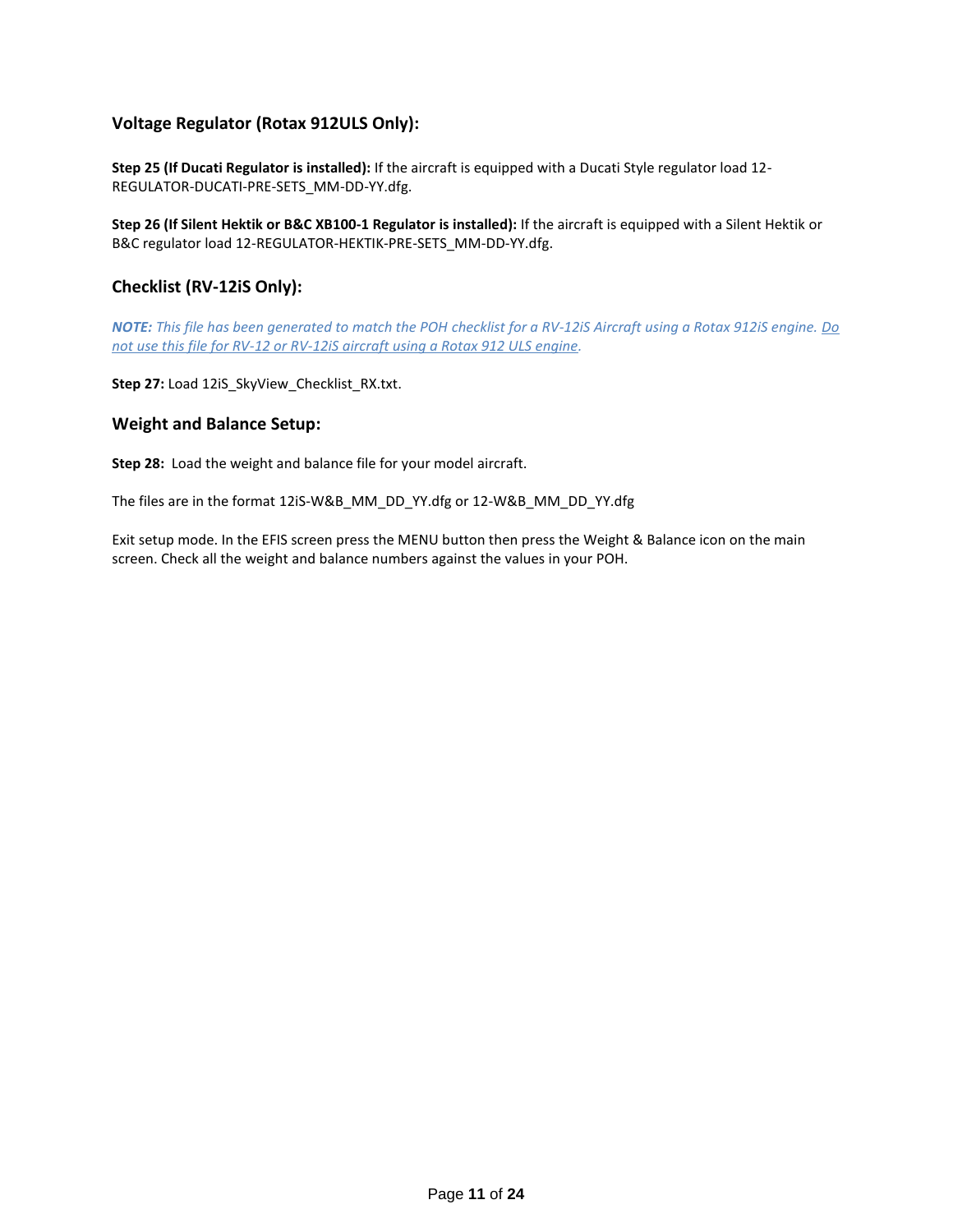# **Initial Installation**

## **Registration / Transponder Hex Code:**

*NOTE: Configuring the Tail Number is required before you can configure your SkyView Network.* 

**Step 29:** From the primary display only, set the Tail Number under SETUP MENU > SYSTEM SETUP > AIRCRAFT INFORMATION.

*If in the US Hex Codes for US tail numbers starting with N will be computed automatically. For US planes, the leading N is a required part of the TAIL NUMBER. TAIL NUMBER should not include dashes (-) or spaces.*

*Examples: Correct: N12AB Incorrect: N-12AB or N 12AB*

*Non-US Customers must also set the Hex Code under SETUP MENU > SYSTEM SETUP > AIRCRAFT INFORMATION*

*The website[s http://registry.faa.gov/aircraftinquiry/NNum\\_Inquiry.aspx](http://registry.faa.gov/aircraftinquiry/NNum_Inquiry.aspx) and [http://www.airframes.org](http://www.airframes.org/) (non-US) provides HEX Codes for most countries' aircraft that can be entered into SkyView.*

## **Network Configuration:**

**Step 30:** Perform a SkyView Network Configuration at SETUP MENU > SYSTEM SETUP > SKYVIEW NETWORK SETUP > CONFIGURE. Press DETECT then FINISH when the operation is completed.

*This must be done with your entire SkyView system (all components) powered on as indicated in the 'Getting Started" section (this includes turning on the autopilot switch for RV-12).* 

## **EMS Elevator Calibration and Takeoff Position**

**CAUTION:** The exact neutral elevator trim position for take-off will depend on loading and the individual aircraft. The pilot should be ready to apply forward or aft control pressure as necessary to establish and hold the desired take off attitude.

**Step 31:** Go to SETUP MENU > HARDWARE CALIBRATION > EMS CALIBRATION > ELEV CALIBRATION. Follow the steps to set the FULL DOWN and FULL UP voltage levels.

**Step 32:** Along the lower edge of the screen press the TAKE-OFF button.

Raise the trailing edge of the stabilator until it hits the control stop.

Adjust the Anti-Servo Tab (AST) to the position shown in the photo.

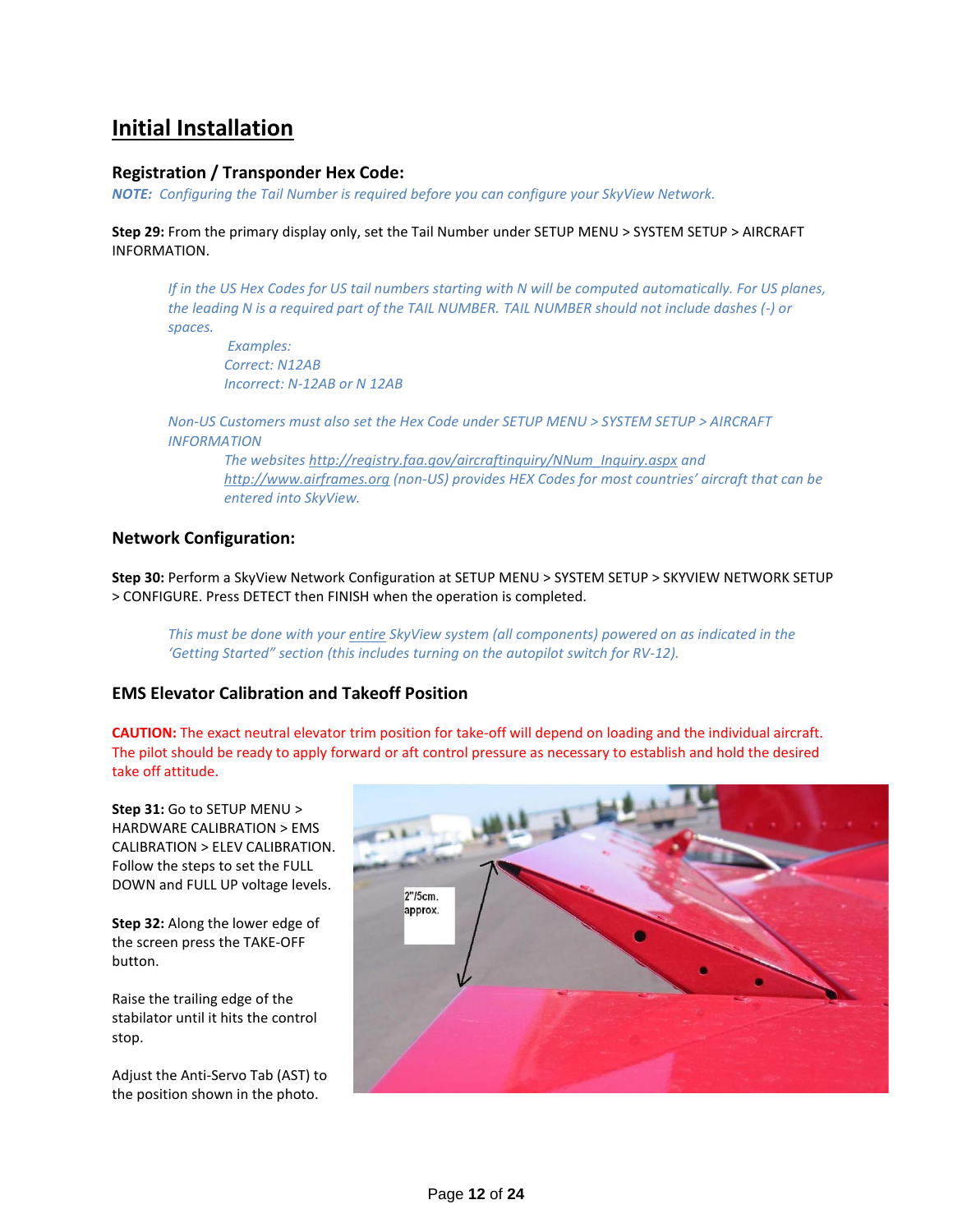## **EMS Flap Indicator Fine Tuning (Electric Flaps Only):**

*NOTE: The flaps will be preset to position values we have seen on most aircraft in the field. Some aircraft are slightly different and as a result the displayed flap indicator does not go all the way down or up on the EFIS screen. To solve this, complete the steps below. If your indicator displays correctly you may skip this step.* 

#### **Step 33:** Enter the setup menu then navigate to HARDWARE CALIBRATION > EMS CALIBRATION > FLAPS CALIBRATION.

Raise the flap to full up position. "EDIT" the calibration and change the "POINT 1" "VOLTS" value to match the displayed "SENSOR VOLTAGE".

Lower the flaps then change the "POINT 2" "VOLTS" value to match the displayed "SENSOR VOLTAGE".

### **EMS Fuel Level Calibration:**

**Step 34:** Perform calibrations for your fuel tank in SETUP MENU > HARDWARE CALIBRATION > EMS CALIBRATION>FUEL TANK 1 (FUEL) CALIBRATION.

**Step 35:** Take a picture of the numbers or record them manually in case they are needed in the future.

### **ADAHRS Compass Calibration:**

*NOTE: The on-ground compass calibration requires pointing the aircraft in four directions and acquiring data at each direction. An accurate method of aligning the aircraft with magnetic North, East, South, and West, such as an airport's compass rose, is required.* 

*During the compass calibration, the aircraft's configuration and major systems should be in a state that resembles in-flight conditions (i.e., the canopy should be closed, the aircraft's pitch attitude matches SkyView's attitude depiction, the engine should be running, and all electronic devices used in flight should be on).*

*Perform the calibration in an area that is magnetically neutral.* 

**Step 36:** Perform the compass calibration wizard at SETUP MENU > HARDWARE CALIBRATION > ADAHRS CALIBRATION > COMPASS CALIBRATION.

*NOTE: The Compass In-Flight Calibration must still be completed. In flight this can be found under the IN FLIGHT SETUP MENU>COMAPSS CALIBRATION.*

## **ADAHRS OAT Calibration:**

**Step 37:** Compare the displayed OAT to a trusted source. If applicable adjust the OAT at SETUP MENU >HARDWARE CALIBRATION > ADAHRS CALIBRATION > OAT OFFSET.

### **ADAHRS Altitude Offset:**

**Step 38:** With the aircraft in a location where the elevation/altitude is known, adjust the BARO to the correct setting, then if necessary you may adjust the displayed altitude at SETUP MENU > HARDWARE CALIBRATION > ADAHRS CALIBRATION > ALTITUDE OFFSET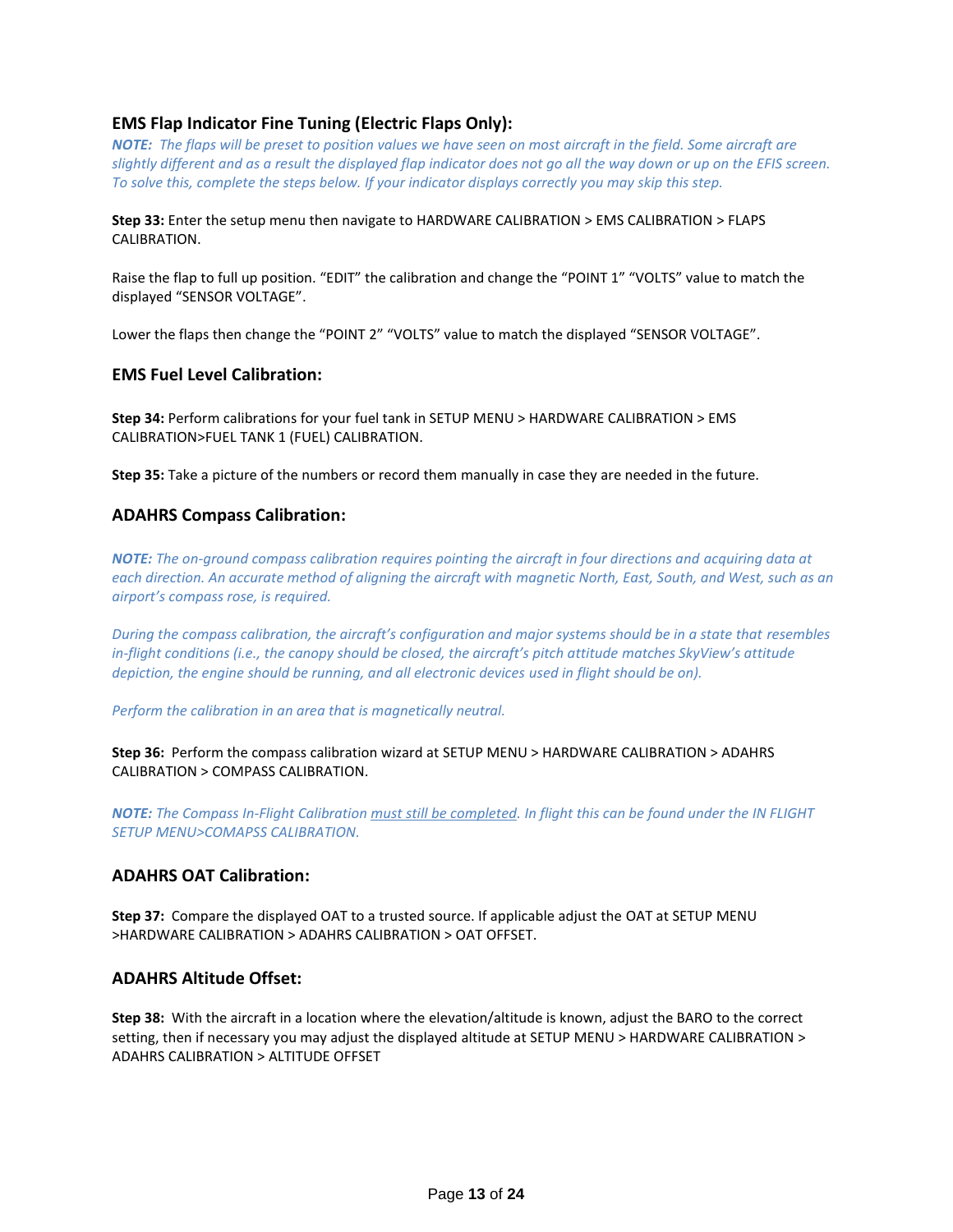## **ADAHRS AOA:**

*NOTE: If not yet installed please see notification N 16-12-14 available on the RV-12 service information page of the Van's Aircraft web site for further information about installation of the AOA kit. Van's Aircraft strongly recommends installation and use of the AOA system.* 

**Step 39:** Perform the ZERO PRESSURE IAS/AOA CALIBRATION under SETUP MENU > HARDWARE CALIBRATION > ADAHRS CALIBRATION > ZERO PRESSURE IAS/AOA CALIBRATION.

*NOTE: The AOA in-flight calibration must still be completed before the AOA will function. Reference the SkyView installation manual. This can be found under IN FLIGHT SETUP MENU > AOA CALIBRATION. Before flight you should review the in-flight calibration steps and the wizard at SETUP MENU > HARDWARE CALIBRATION > ADAHRS CALIBRATION > AOA CALIBRATION.*

### **AP SERVO and Autopilot Calibration:**

**Step 40:** Enable Autopilot function by calibrating the autopilot servos under SETUP MENU > HARDWARE CALIBRATION > AP SERVO CALIBRATION > CALIBRATION.

**Step 41:** Test the calibration by completing the servo test procedure SETUP MENU > HARDWARE CALIBRATION > AP SERVO CALIBRATION > TEST

#### **TRIM MOTOR CONFIG - Auto Trim (SV-AP-PANEL Only):**

*NOTE: Auto-trim is controlled by the SV-AP-PANEL module, which must be installed for auto trim to function. For RV-12 this also requires installation of an "AUTOPILOT" harness. Order "AV SV-AP/KNOB PANEL" from Van's Aircraft. RV-12iS aircraft already have a provision for these modules built into the main harness.*

*The 12-APEXPERT-PRE-SETS-MM-DD-YY.dfg file includes the settings for auto trim. Even though the settings are setup via the dfg file, a test will need to be completed to define for the SV-AP-PANEL which direction is Trim Up and Trim Down before auto-trim can function.* 

*Auto-trim provides variable trim motor speed that is dependent on changes in airspeed, and will automatically retrim the aircraft as it flies under autopilot control.*

*The SV-AP-PANEL controls the trim motor independent of the trim switch on the panel. If the SV-AP-PANEL were to fail, the switch on the panel will still control the trim motor at full-rate trim. The following calibration test will not affect the function of the trim switch on the panel.*

**Step 42 (SV-AP-PANEL):** Set the aircraft trim tab to approximately the center of its range of motion.

Under the main setup menu select "HARDWARE CALIBRATION>TRIM MOTOR CONFIGURATION>MOTOR 1>AUTO-TRIM FUNCTION" then toggle the right knob to the right to activate the calibration test.

Press "START" to begin the calibration. The trim tab will automatically move in a direction. Pauses during tab movement are normal.

If the trailing edge of the trim tab moved down, choose "PITCH NOSE UP". If the trailing edge of the trim tab moved up select "PITCH NOSE DOWN".

Select "OK". Note the movement of the tab and select "PITCH NOSE UP" or "PITCH NOSE DOWN" again. Select "OK" to continue. Select "BACK" to finish the calibration.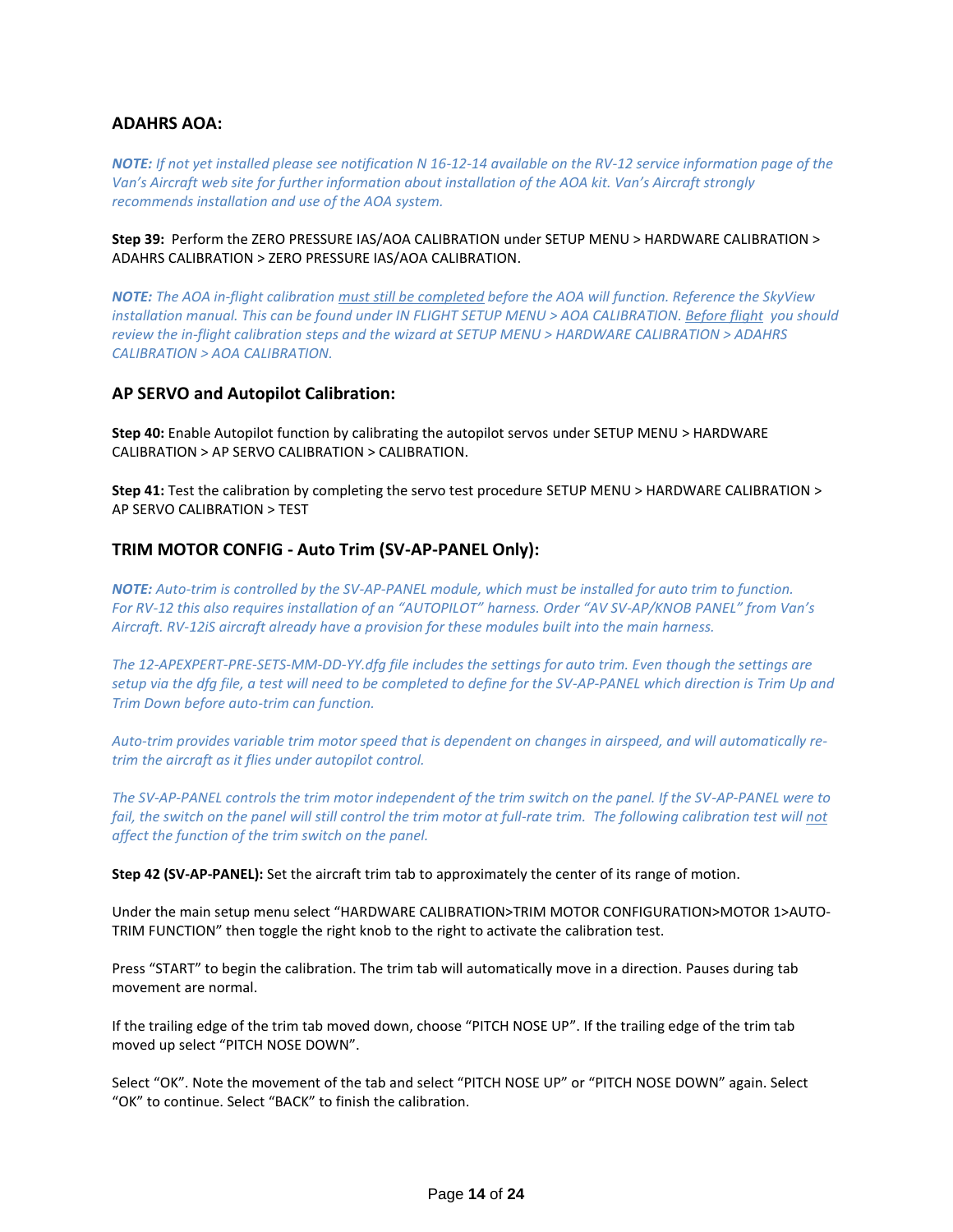## **Transponder:**

**Step 43:** On the TRANSPONDER SETUP page set GPS DATA as indicated below.

#### SV-GPS-250:

If you have a SV-GPS-250 GPS antenna installed the system will automatically setup the GPS DATA line for you as DYNON SV-GPS-250 with a SIL level of 1. Note that this configuration does not meet the 2020 ADS-B Out compliance requirements in the United Space. If operating in the United States you are done with this section. If operating outside the USA, check with your controlling aviation authority (CAA) to determine what SIL level is right for your aircraft.

#### SV-GPS-2020

If operating in the USA or another country that requires ADS-B Out, and you have installed a SV-GPS-2020 for ADS-B out compliance, you will need to set this line to DYNON SV-GPS-2020. In the future this may update automatically.

**Step 44:** Perform a transponder pitot static check at SETUP MENU > HARDWARE CALIBRATION > ADAHRS CALIBRATION > PITOT STATIC TEST MODE.

*If operating in the USA make sure your transponder has been properly tested and inspected per FAR 91.413. If outside the United States, check with your local CAA for transponder inspection requirements.* 

## **ADS-B Compliance (Optional):**

#### **Step 45 (Optional):** Check for ADS-B compliance.

*We have tested the installation of the SV-GPS-2020 antenna and ADS-B out system and found that it meets FAA requirements. There is therefore no mandate or requirement to request a compliance report. With the GPS antenna located beneath the cowling, we are aware that some ELSA aircraft may use paint that could hinder the GPS signal. For this reason, after flying for sufficient time in an area with appropriate ADS-B coverage (see the FAA web site linked below for details), we do recommend that you request a compliance report at the following web address:*

*<https://adsbperformance.faa.gov/PAPRRequest.aspx>*

*ADS-B Tx Data Link: 1090ES ADS-B Transmitter: Dynon SV-XPNDR-261 ADS-B OUT Position Source: Dynon SV-GPS-2020*

#### **EFIS Backup Battery Test:**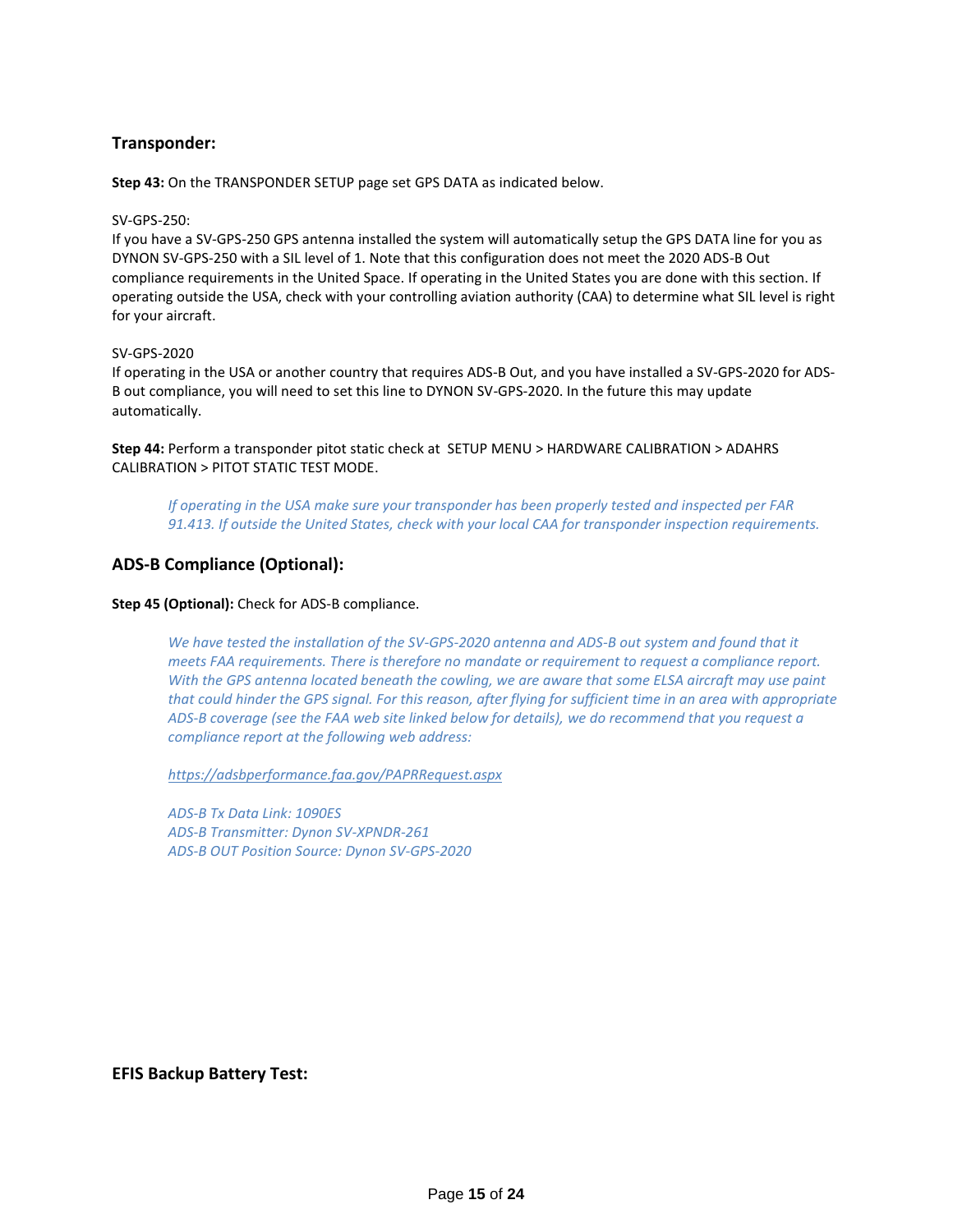#### **Step 46:** Charge the EFIS backup battery for at least 4 hours.

*With at least a 13-volt battery charger (as indicated in the "Getting Started" section) it may take at least four hours to fully charge the SV-BAT-320 EFIS backup battery. To charge the SV-BAT-320 the EFIS display must be powered on and fully booted up. The battery must be fully charged to complete this test.* 

#### **Step 47:** Perform the EFIS Backup Battery Test.

If in the setup menu exit the menu to normal operation mode. Hold down Button 1 on the EFIS to power down the primary display (PFD).

During the 30 second power off countdown press the "TEST BAT" button above Button 8 (far right bottom of the display). After the test completes the display will power off.

To see the results of the test, enter the SETUP MENU > LOCAL DISPLAY SETUP > BATTERY BACKUP (SV-BAT-320) STATUS>TEST RESULTS. Make sure the TEST RESULT says PASS.

If the battery test failed, see the SkyView Installation Manual.

## **Maintenance Log (Optional):**

**Step 48:** Using the last chapter of the maintenance manual as reference setup the maintenance log at SETUP MENU > AIRCRAFT INFORMATION > MAINTENANCE LOG.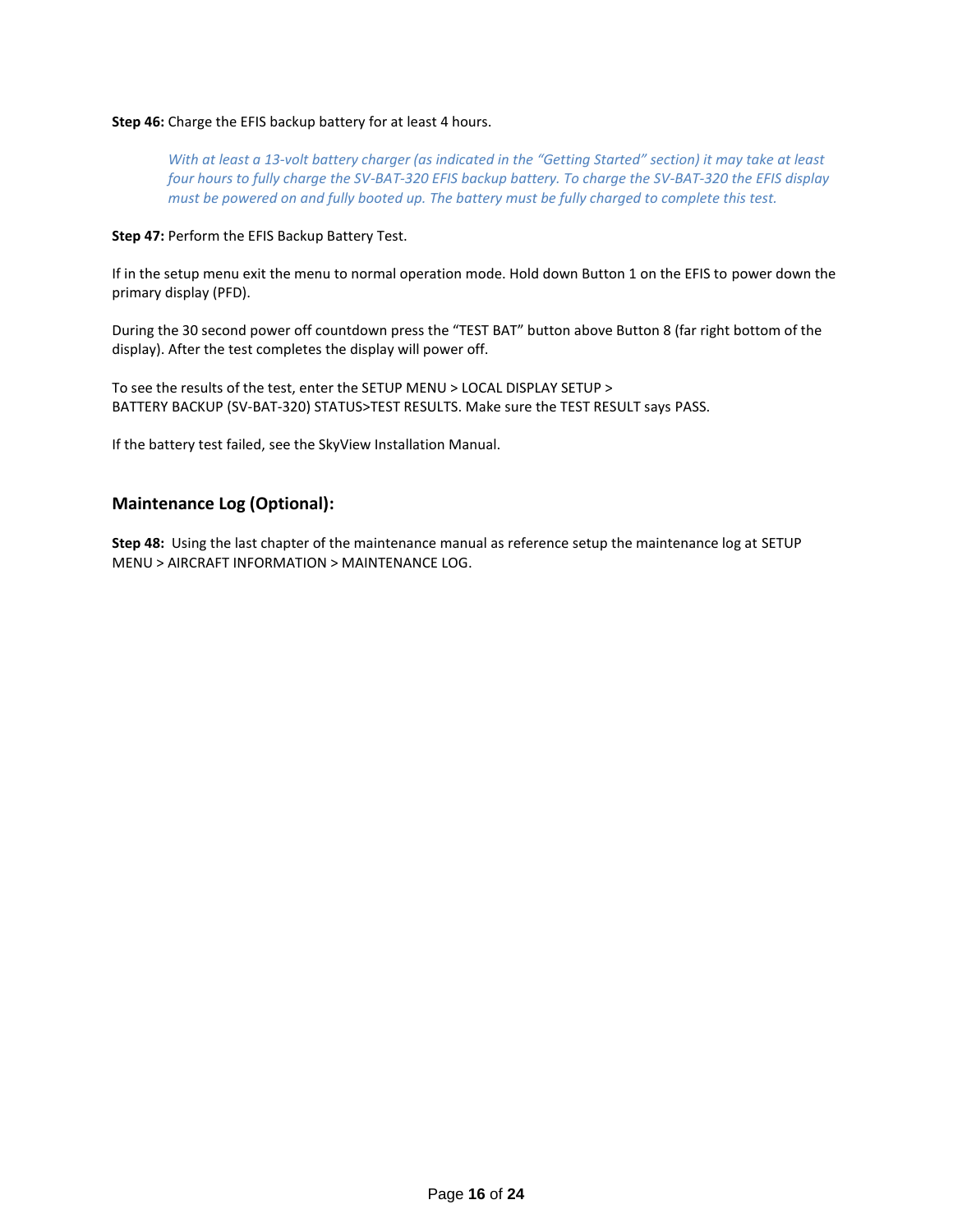# **Final Tasks:**

## **Check Transponder Software Level:**

*NOTE: This update should be done from the "Master" PFD display (pilot display) on dual screen installations.*

*NOTE: If your SkyView system shipped before September 2012, check in the SkyView installation manual that you have met the TSO labeling requirements of your transponder when upgrading from a software level below 2.02. When updating the Transponder Firmware, you must add an updated TSO label to the Transponder box to maintain airworthy status. Go to the SkyView support section of the Dynon web site and download the label document appropriate for your transponder model. Follow the instructions contained in that document for installing the label.*

**Step 49:** Check if the transponder software needs to be updated under SETUP>TRANSPONDER SETUP.

*Within the setup menu navigate to TRANSPONDER SETUP then note the "STATUS" line. If the information is shown in YELLOW a transponder update is ready to be installed. If you have already upgraded your transponder software skip this step.* 

*Scroll up to the STATUS line then select "LOAD" in the lower right corner (If an update is not available it will be impossible to scroll up to the status line).* 

*On the following confirmation page select "YES"*

**Step 50:** After the software is installed, power off the transponder by turning off the AVIONICS switch, wait for a few seconds then turn the switch back on.

## **Check GPS Software Level:**

**Step 51:** Go to SETUP > LOCAL DISPLAY SETUP > GPS FIX STATUS. Is the software is out of date an "SV-GPS-XXXX OUT OF DATE ENTER TO LOAD" warning will be displayed. If the software is up to date skip the remaining steps in this sub-section. If the software needs to be updated proceed with the following steps.

| 8:25:25L                                                                                                                                                                                                                                                                                         |                                                                                                                                                                                                                                                                                                                                                                                                    |  |
|--------------------------------------------------------------------------------------------------------------------------------------------------------------------------------------------------------------------------------------------------------------------------------------------------|----------------------------------------------------------------------------------------------------------------------------------------------------------------------------------------------------------------------------------------------------------------------------------------------------------------------------------------------------------------------------------------------------|--|
|                                                                                                                                                                                                                                                                                                  |                                                                                                                                                                                                                                                                                                                                                                                                    |  |
| LOCAL DISPLAY SETUP                                                                                                                                                                                                                                                                              | <b>GPS FIX STATUS</b>                                                                                                                                                                                                                                                                                                                                                                              |  |
| <b>INSTALLED DATABASES</b><br>DISPLAY HARDWARE INFORMATION<br><b>BRIGHTNESS SETUP</b><br><b>TOP BAR SETUP</b><br><b>GPS FIX STATUS</b><br>BATTERY BACKUP (SV-BAT-320) STATUS<br><b>LICENSE</b><br>ENGLISH (ENGLISH)<br><b>DISPLAY LANGUAGE</b><br><b>VIDEO INPUT SETUP</b><br><b>TOUCH SETUP</b> | <b>POSITION:</b><br>SOURCE: POS 1<br>DYNON SV-GPS-2020<br>N<br>°<br> ---°-- ---'<br><b>SV-GPS-2020 SW</b><br>VAR: $+0.0$ <sup>o</sup> (2019.3)<br><b>OUT OF DATE</b><br>GPS ALT: ----- FT<br>OLTY: NONE<br><b>ENTER TO LOAD</b><br><b>INTEGRITY: NO</b><br>$\mathbf{r}$<br><b>SATS USED:</b><br>TN VTFW: 0<br>$HDOP: - - - -$<br>$VDOP: - - - -$<br>04/20/2019 LCL<br>8:25:25<br>LCL<br><b>SIG</b> |  |
|                                                                                                                                                                                                                                                                                                  | SAT#                                                                                                                                                                                                                                                                                                                                                                                               |  |
| The software version of one or more SV-GPS-2020 devices installed in the system is out of date.<br>Enter the GPS FIX STATUS menu and press LOAD to begin the update process.                                                                                                                     |                                                                                                                                                                                                                                                                                                                                                                                                    |  |
| <b>CURSR</b><br><b>EXIT</b><br><b>BACK</b>                                                                                                                                                                                                                                                       | <b>CURSR</b>                                                                                                                                                                                                                                                                                                                                                                                       |  |

**Step 52 (Dual Screen):** Power down the MFD (second screen).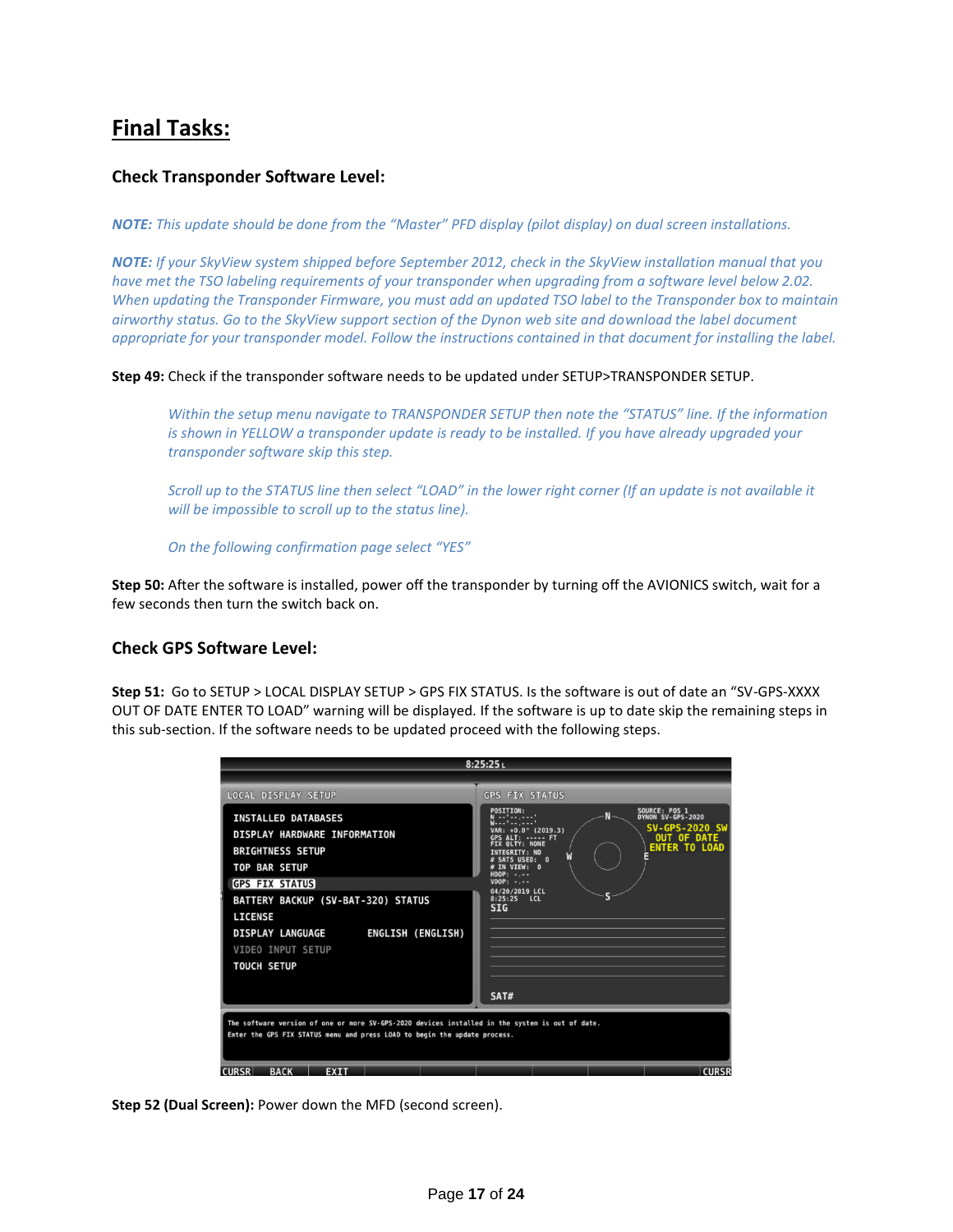**Step 53:** Remove the battery charger from the aircraft.

**Step 54:** Enter the GPS FIX STATUS menu and press the LOAD button to update the software.

**Step 55:** Turn the Master Switch OFF then ON to power cycle and reboot the EFIS.

**Step 56:** Re-connect the battery charger to the aircraft.

**Step 57 (Dual Screen):** Power up the MFD (second screen).

#### **Check ADS-B Software Level:**

**Step 58:** Go to SETUP MENU > ADS-B STATUS. Read the screen on the right side. If a new software version is available, then press "LOAD".

| 20:41:19u                                                                                                                                                                                                                                                                                                                                                                |                                                                                                                                                                     |  |
|--------------------------------------------------------------------------------------------------------------------------------------------------------------------------------------------------------------------------------------------------------------------------------------------------------------------------------------------------------------------------|---------------------------------------------------------------------------------------------------------------------------------------------------------------------|--|
|                                                                                                                                                                                                                                                                                                                                                                          |                                                                                                                                                                     |  |
| <b>ADS-B STATUS</b>                                                                                                                                                                                                                                                                                                                                                      | ADS-B SOFTWARE UPDATE                                                                                                                                               |  |
| <b>DEVICE</b><br><b>SV-ADSB-472</b><br><b>STATUS</b><br><b>NO SIGNAL</b><br>UID<br>000000000B3BB4D6<br><b>FIRMWARE VERSION</b><br>(NEW AVAIL.) 2.0.2<br><b>STATIONS IN RANGE</b><br><b>REGIONAL NEXRAD AGE</b><br>$-0.5 - 0.5$<br>REGIONAL NEXRAD BLOCKS<br><b>CONUS NEXRAD AGE</b><br>$- - - - -$<br><b>CONUS NEXRAD BLOCKS</b><br>LAST METAR/TAF RECEIVED<br>--:-- AGO | UPDATED SOFTWARE IS AVAILABLE FOR YOUR<br>SKYVIEW SV-ADSB-472.<br>PRESS THE LOAD BUTTON (BELOW) TO BEGIN<br>THE SOFTWARE UPDATE.<br>0<br>$\mathbf 0$<br>$\mathbf 0$ |  |
| <b>METARS/TAFS RECEIVED</b><br>J                                                                                                                                                                                                                                                                                                                                         | 0                                                                                                                                                                   |  |
| <b>CURSR</b><br><b>BACK</b><br><b>EXIT</b>                                                                                                                                                                                                                                                                                                                               | <b>CURSR</b><br><b>LOAD</b>                                                                                                                                         |  |

#### **Dual Screen Final Setup:**

*NOTE: If updating a dual-screen installation perform a Network Configure to push the settings from the primary flight display to the second EFIS display.*

**Step 59:** Within the setup menu on the PFD primary display

Go to SYSTEM SETP > SKYVIEW NETWORK SETUP then choose "Network Configure".

Step 60: The second screen does not have a backup battery installed. Enter the setup menu on the MFD second display. Under Local Display Setup > Battery Backup set the Battery Connected option to "NO."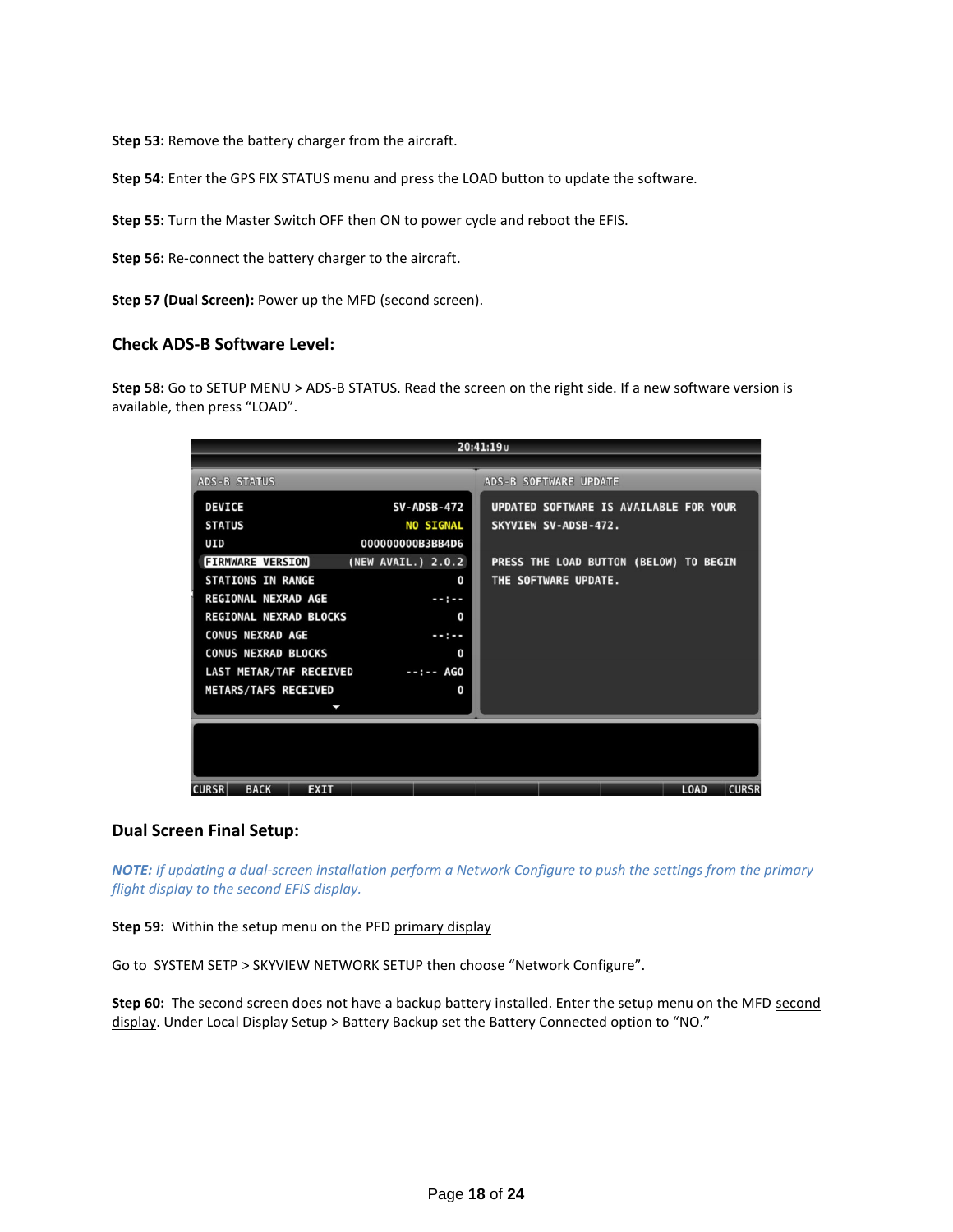## **Avionics Charts (Optional):**

#### *NOTE: A flash drive at least 16GB in size will be required.*

**Step 61:** Go to the following location to purchase chart data. Load the data onto a USB stick and insert the stick into one of the ports on the back of the EFIS PFD (primary) screen.

*http://www.seattleavionics.com/ChartData/Default.aspx?TargetDevice=Dynon Avionics*

**Step 62 (Dual Screen):** A second USB stick with charts loaded will need to be added to the MFD.

#### **Final Steps:**

**WARNING! Van's Aircraft has not locked down the EFIS settings. Although it is possible to change any setting this is not recommended since the provided settings match the POH provided with the aircraft. Altering settings is done solely at the owner's risk.** 

**Step 63:** Double check that the file names of all files used in this document have been noted in the aircraft logbook.

**Step 64:** Remove the USB stick that was used to install the new software and/or configuration files. Re-install any USB sticks and devices (WiFi radio, Charts, etc.) that were previously removed.

**Step 65:** Disconnect the battery charger.

**Congratulations, your system is now up to date! Check that all systems are functioning properly.**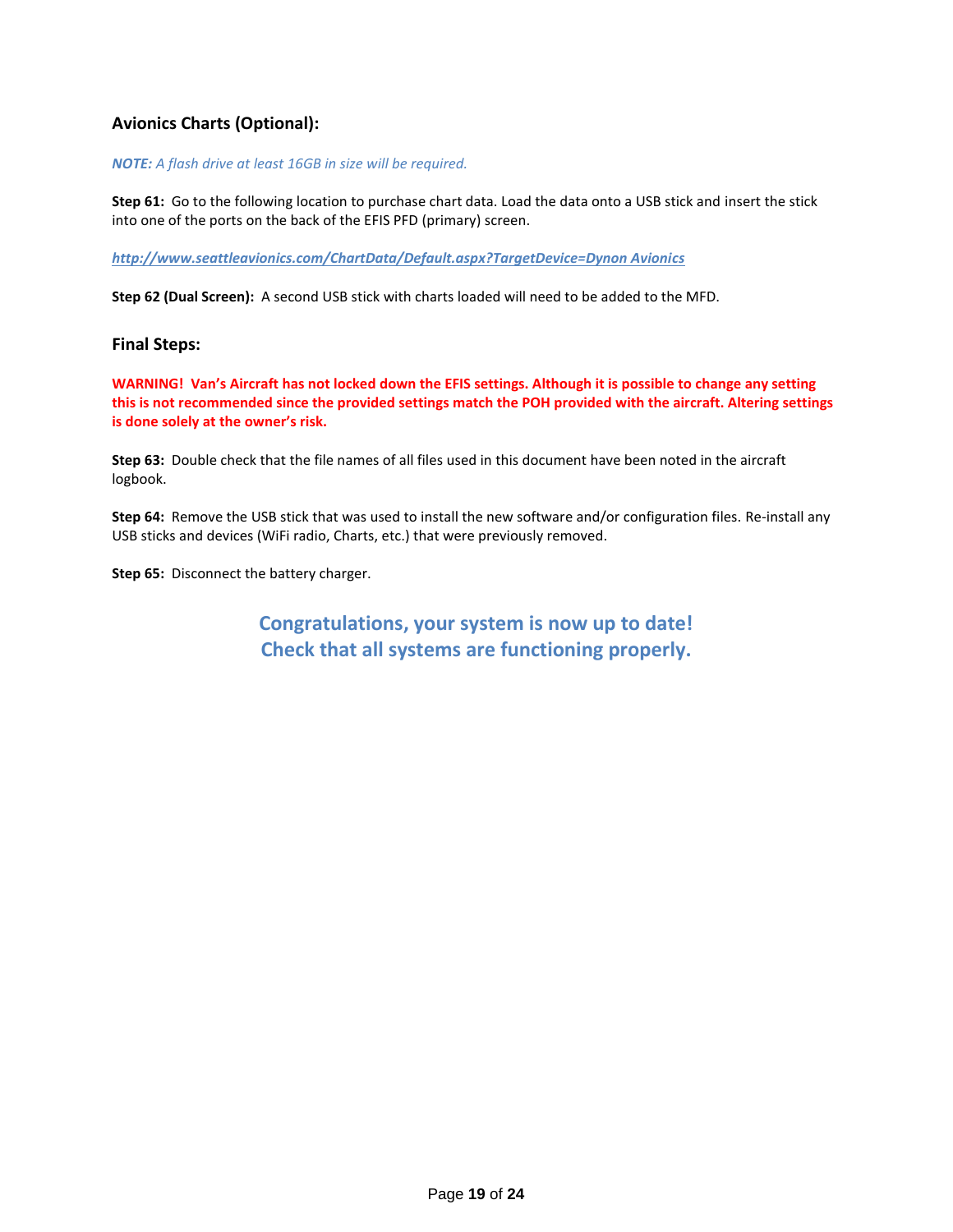## **Common Errors & Mistakes:**

#### **Red X displayed on EFIS screen for Com and/or Transponder:** Is the avionics switched on?

**Numerous functions randomly have a red X:** Most likely the battery voltage has dropped too low. Place the aircraft on a battery charger.

**Transponder will not switch out of standby mode:** Have you entered the HEX CODE?

**ADS-B/TIS** shows "Not Available" **–** See Steps 13-15.

**Autopilot not functioning:** Is the autopilot switch on? Is the autopilot fuse blown? Did you load the incorrect autopilot .dfg file or forget to load the file? See Steps 9 & 10 Have you performed the initial autopilot configuration steps? If you've never used the autopilot, it must be configured per the Dynon SkyView System Installation Guide.

**RV-12 SkyView Installation does not display frequencies from the COM radio on the SkyView:** Download Section 42K from the RV-12 Service Information page of the Van's Aircraft web site. Complete the last page of the section to add a missing wire that is most likely causing the problem.

**Difficulty with the system recognizing other components on the network:** This could be the second screen, autopilot servos, etc. Try performing a network configure and/or force network load to clear up the problem.

If you have a second dual screen both displays have to be at the same version of software / firmware. Update both displays to the latest software / firmware.

**EGT:** Some aircraft in the past have experienced EGT's swapped left and right. After installing the software and settings from the Van's Aircraft web site double check using a hair dryer or heat gun that the EGT's are installed on the correct (left or right) side of the aircraft. If the sensors are backwards, swap the sensors where they are connected under the cowl, at the junction of the thermocouple wires to the firewall forward harness. See KAI Section 48.

**Settings / flight data writing to USB but USB stick is blank:** If a USB memory stick is installed in the USB ports built into the back of the EFIS data will be written to those USB locations before being written to the remote USB location below the panel. Remove all Wi-Fi adaptors and USB sticks with charts etc from the back of the screen to regain functionality of the under-panel USB location.

**USB not recognized by EFIS screen:** Try a different USB stick. Try a different computer. Try reformatting the USB stick.

**Mapping Software Error:** The mapping software code is entered into the primary EFIS display before shipment to the customer. This code is loaded on the primary EFIS screen (PFD). The code will automatically transfer to the second screen (MFD) when connected to the primary screen.

If your screen is displaying the error "Map Trial Mode" or "Trial Expired" then you do not have a map license entered. This could be because:

- 1) You bought an EFIS screen from another party (in which case you will need to purchase a new map license from Dynon)
- 2) The screen was repaired and returned from Dynon and the mapping code was not transferred to the new screen. Contact Dynon with the serial number on the back of your PFD screen and your RV-12 builder information. A new mapping code will be sent to you.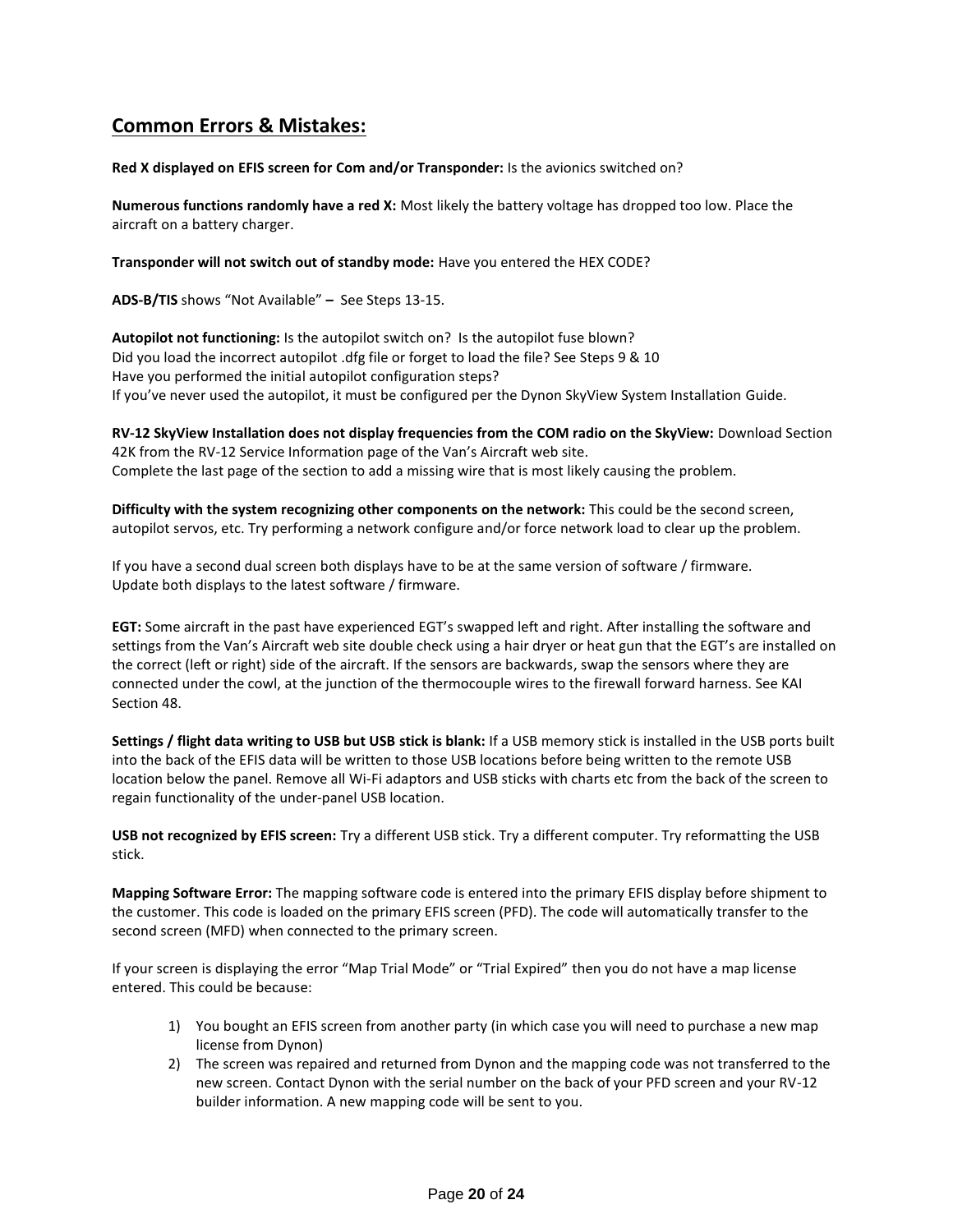3) A new screen was shipped to you and the code was not setup before shipment. Contact Dynon with the serial number on the back of your PFD screen and your RV-12 builder information. A new mapping code will be sent to you.

## **Revision Summary:**

*This summary tracks changes to the software settings files and the readme document.* 

#### *Rev 5 02-19-16*

- *1) Support and Setup Information has been added for ADS-B out. We have added a new section for GPS and TRANSPONDER setup. ADS-B out will require installation of the new SV-GPS-2020 antenna, see notification N 16-01-16 available on the RV-12 service information page.*
- *2) NOTE: Second GPS All 5 serial ports (ELT, ADS-B, XPNDR, COM, GPS) are in use. There is no room for a second GPS (if upgrading there is no room for the old SV-GPS-250 to be installed as a second GPS). Some older aircraft not using ELT may consider using that port for a second GPS (you are on your own if you go down this path!). We consider the positional accuracy provided by GPS data to the ELT to be of greater safety benefit than a second GPS. Remember this is a VFR aircraft.*
- *3) Updated transponder software that must be installed from the EFIS setup menu after loading the main .duc file. We have added a step in the dfg section for transponder to help with this process.*
- *4) Added best glide speed Vg and sink rate at Vg to the main settings file as well as turning on the glide ring by default. The best glide airspeed and sink rate will change with aircraft weight. The best glide parameters used are for a weight in the middle of the range between the stated RV-12 solo weight and max gross weight. These numbers are derived from testing with the engine stopped (simulating an emergency situation).*
- *5) ADS-B is no longer reset as if not installed by the main settings file.*

*Rev 6 06-16-16*

- *1) Added a rev level and revision summary to the readme document to communicate rev changes to customers.*
- *2) 12-SVXX.X-PRE-SETS-MM-DD-YY.duc File: Turned on terrain warning by default*
- *3) 12-SVXX.X-PRE-SETS-MM-DD-YY.duc File: Va (maneuvering speed) changed to Va min (maneuvering speed at minimum weight) 72kts. Va was 90kts or maneuvering speed at Va max (maneuvering speed at gross weight).*
- *4) Added "Mapping Software Error: …." to the Common Errors & Mistakes section.*
- *5) Under Dual Screen Final Setup a new Step 21 was added to turn off the default connection of the second screen to a backup battery. In a dual screen installation there is only one backup battery installed on the PFD (due to current limitations of the Rotax 912ULS generator).*

*Rev 7 01-25-17*

*1) Added reminder step for AOA setup. Rev 8 03-24-17*

*1) Modified ADS-B section for ADS-B 472 module.*

#### *Rev 9 08-30-17*

*1) Add note to place the aircraft at aft cg when testing or adjusting the autopilot settings.*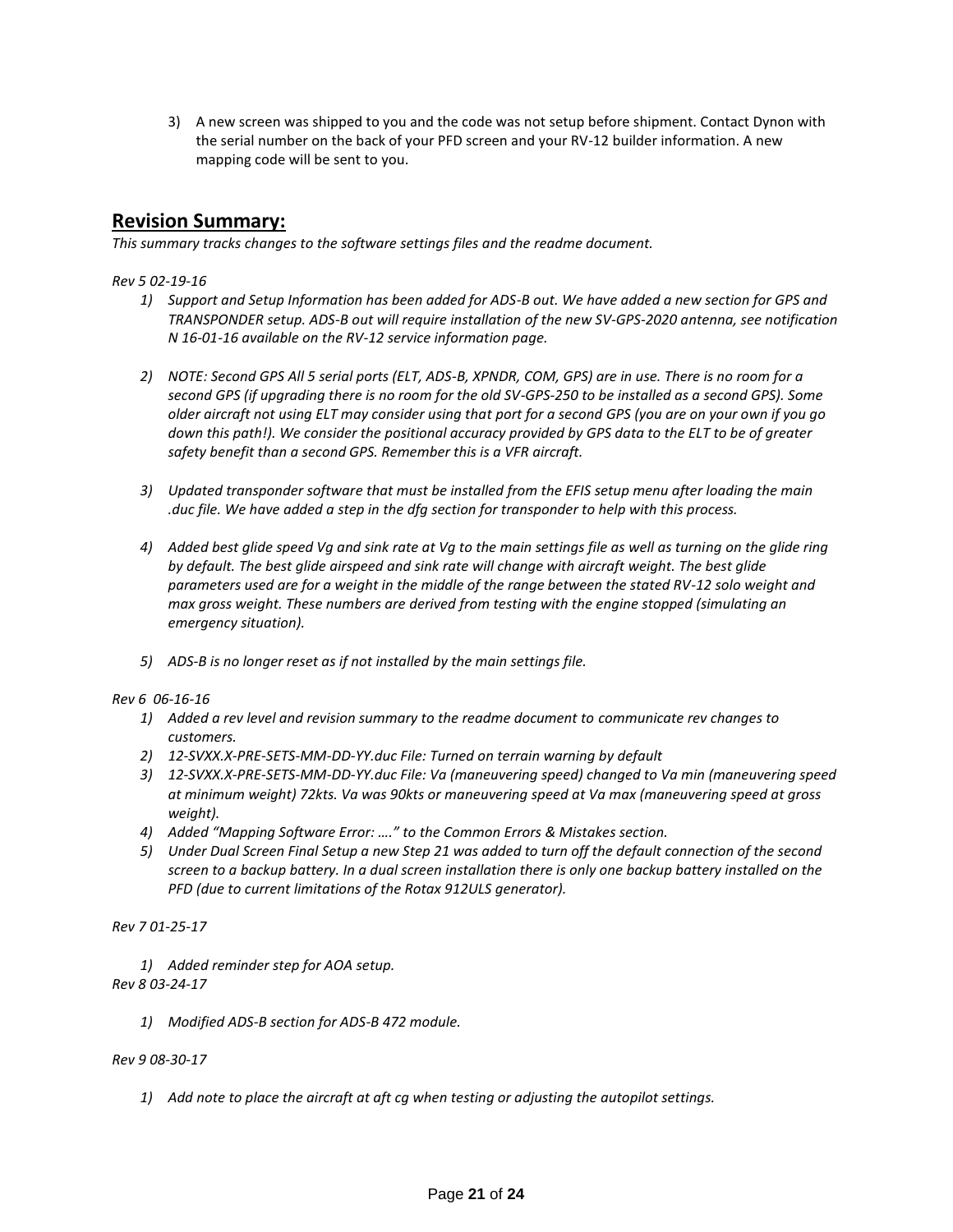#### *Rev 10 04-06-18*

- *1) Changed the fuel pressure color bands to match the settings on Garmin G3X. "Red 0-2.1, Green 2.1-7.3, Red 7.3-8" Was "Red 0-2.2, Yellow 2.2-3, Green3-5.8, Yellow 5.8-7.2, Red 7.2-8"*
- *2) Changed the battery voltage color bands to match the settings on Garmin G3X. "Max display range was 15 now 16, Red 10-12 was 10-11.5, Yellow 12.0-13.1 was 11.5-13.7, Green 13.1- 15.0 was 13.7-14.3, Red 15.0-16.0 was 16.6-15"*
- *3) Configuration files for the engine voltage regulator type have been added to support the old Ducati regulator supplied with the Rotax 912ULS engines and the new Silent Hektik regulator now available as an option from Van's Aircraft.*
- *4) Removed Autopilot settings from the* 12ZZZ-SkyView\_Settings\_vXX.XX.X\_MM-DD-YY.dfg *main settings file.*
- *5) Van's no longer includes a software .duc all in one (software and settings) file. Van's will post a settings file on the web site. That settings file will have in the file name the latest Dynon software version that was tested with the settings file. The customer will then be responsible for downloading the software from Dynon.*

*WARNING! Van's does not recommend installation of a newer software version than is indicated in the name of the settings file. If a newer version of software is installed that is beyond the version stated, problems may occur and Van's will not be able to assist a customer. If you have installed a non-approved version of software please direct all questions to Dynon.*

*The file "12ZZZ-SkyView\_Settings\_vXX.XX.X\_MM-DD-YY" is the main settings file.* 

*This file will work for D1000(T) and HDX screens.*

*ZZZ is the engine type ULS or iS*

*vXX.X.X is the version of software from Dynon that has been tested with the provided settings. The settings have been tested to the best of our ability. If you find issues please report them to us and we will work with Dynon to resolve them as quickly as we can.* 

*MM-DD-YY was the day these settings were generated at Van's. If a second update is required for a particular Dynon software version this date may change even though the software version does not. Please read the entire file name to determine if you have the latest settings file installed.* 

#### *Rev 11 08-29-18*

*1) In Step 2 we have clarified that a user should use the Dynon Software package including a Dynon EMS Sensor definitions file.* 

*Rev 12 11-29-18*

- *1) Additions were made for Rotax 912iS*
- *2) Vo was Va (Note this change was required to meet changes to the ASTM Standard)*
- *3) Made changes to clarify the procedure used to verify the Skyview software and Van's Aircraft setting files are compatible.*
- *4) Step number changes in Steps 1 through 10/10A related to addition of a clarifying step.*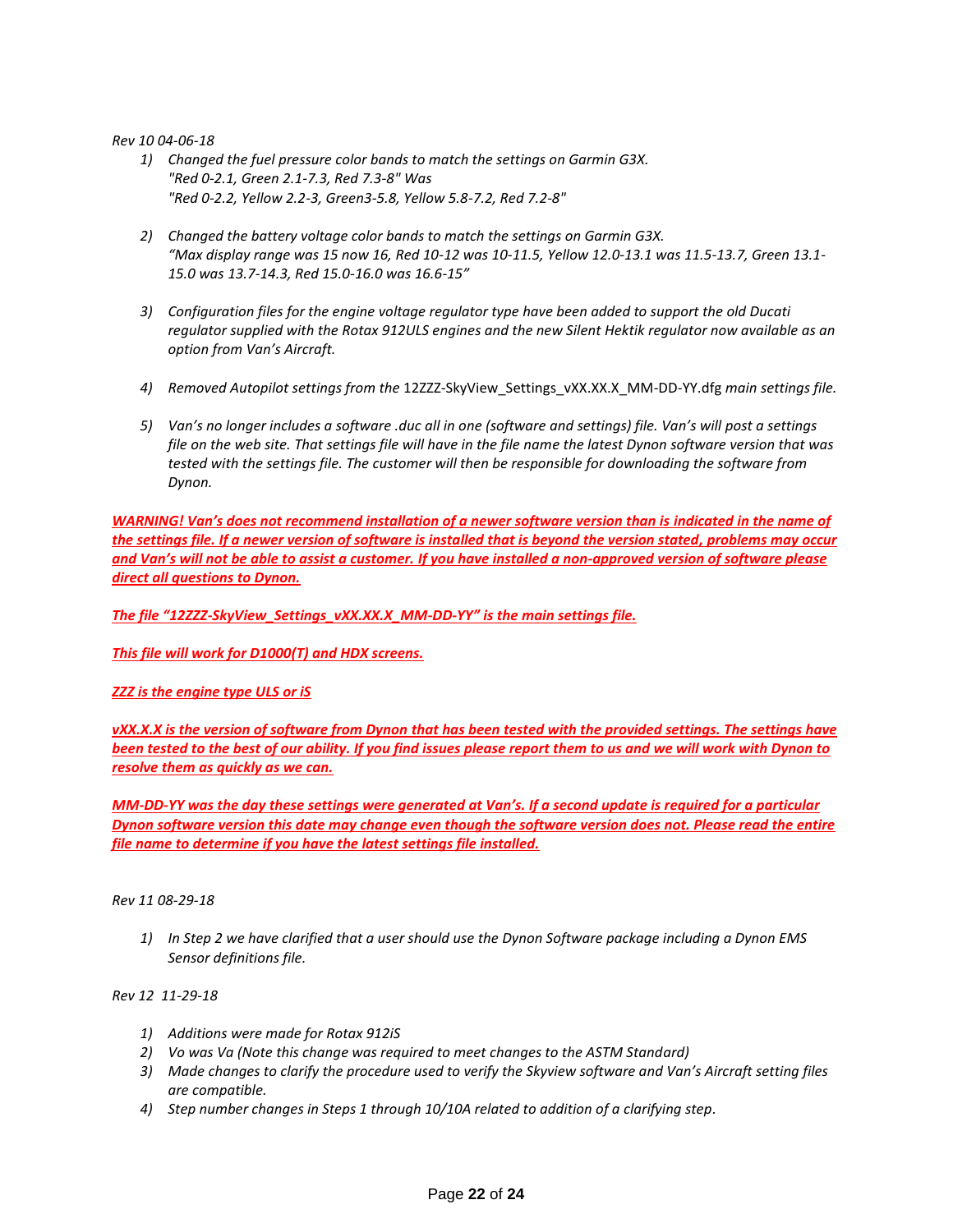- *5) Changed the FAA reference source for an ADS-B compliance report to the current source.*
- *6) General clarifications and readability updates.*
- *7) Changes to reflect inclusion of Skyview software and Dynon-provided settings files in the ZIP file that is downloaded from Van's, which in most cases removes the requirement to download some of the required files from Dynon.*
- *8) Changes to the downloaded files, resulting in one file to download for Rotax 912ULS-equpped airplanes, and one file to download for Rotax 912iS-equipped airplanes.*

### *Rev 13 05-23-19*

*1) For RV-12iS using a 912iS Sport engine with dual screen EFIS systems the .sfg for the fuel pressure sensor needs to be loaded on both screens. Step 9 for loading the fuel pressure sensor file was moved to Step 7. The old Step 7 was re-written and subsequent steps renumbered as required.*

#### *Rev 14 06-18-19*

- *1) For RV-12iS using a 912iS Sport the .sfg for the fuel pressure sensor no longer needs to be loaded separately. This fuel pressure sensor is now part of the standard Dynon sensor file. Step 7 was removed and subsequent steps were renumbered.*
- *2) For the RV-12iS an added feature to the latest software provides a warning to the pilot if the temperature of the coolant/cht exceeds 220 deg F and the RPM is below 2500 rpm. For further information read RV-12iS FTS Section III "HOT WEATHER OPERATION".*

#### *Rev 15 11-05-19*

- *1) Added a NOTE informing the installer that the software for a Rotax 912iS has a different new boot screen logo than the Rotax 912 ULS. The Rotax 912ULS continues to display the old boot logo.*
- *2) Updated Step 6 to note that the sensor file name can be in one of two different formats:* 
	- sensor\_MM\_DD\_YYYY.sfg, or sensor #####.sfg.
- *3) Updated the minimum 912iS fuel pressure values to match the minimum values stated in Rotax's published operating limitations. Previous values were based on the lower operating limits allowable for a limited period of time per the Rotax operating limitations. Upper limit values remain elevated above Rotax's published operating limitations per agreement with Rotax specifically for the RV-12iS installation.*

*"0-39 psi RED" was changed to "0-40.6 psi RED"*

- *"39-41 psi YELLOW" was changed to "40.6-44 psi YELLOW"*
- *"41-51 psi GREEN" was changed to "44-51 psi GREEN"*
- *4) The RPM setting for the coolant temperature warning feature was increased from 2500 rpm to 3500 rpm. As stated in Rev 14 of this document, this feature annunciates a warning to the pilot if the temperature of the coolant/CHT exceeds 220 deg F and the RPM is below 3500 rpm. For further information read RV-12iS FTS Section III "HOT WEATHER OPERATION."*
- *5) Added checklists for RV-12iS using a Rotax 912iS engine. See the Checklist section.*
- *6) Added further instructions to the dimming section for fine tuning the EFIS and GTR200 dimmer settings.*
- *7) In initial setup, added a section for "Flap Range Fine Tuning (RV-12iS Only)"*
- *8) Moved the auto-trim setup information from the .dfg section to the initial setup section.*
- *9) Added a requirement to note in the aircraft logbook the names of the files loaded onto the system. These files include the date in the file name, which will allow a customer to determine if an aircraft needs to be updated in the future.*
- *10) Added "Read-Me Flowchart" section*
- *11) Deleted Keeping it Up to Date section and replaced with Install Navigation Updates*
- *12) Added a number of setup items that were missing from initial setup installation section*
- *13) Made numerous editorial clarifications*
- *14) Moved the Weight and Balance Information to new dedicated .dfg files.*